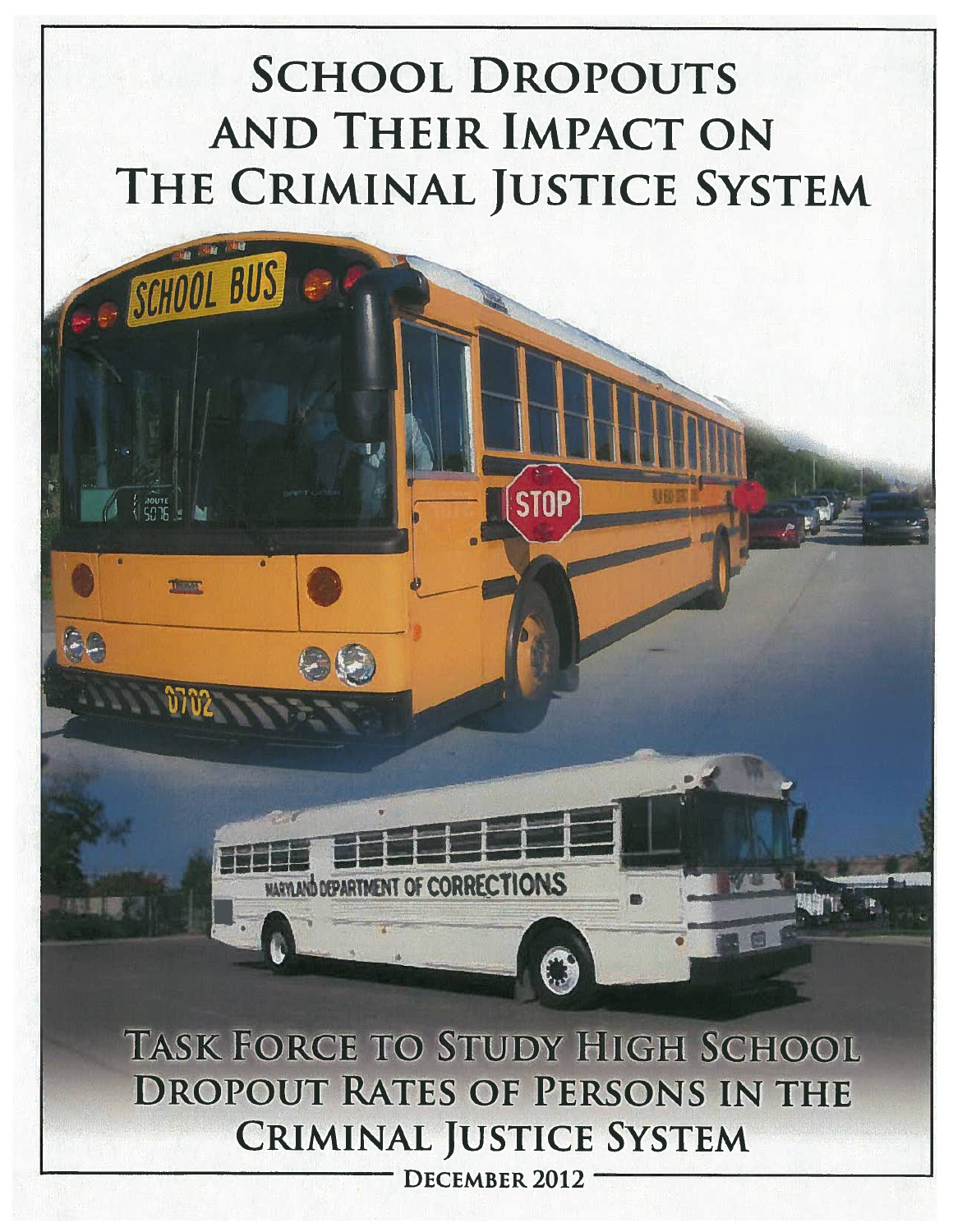# THE BOTTOM LINE: WHAT DO DROPOUTS COST US?

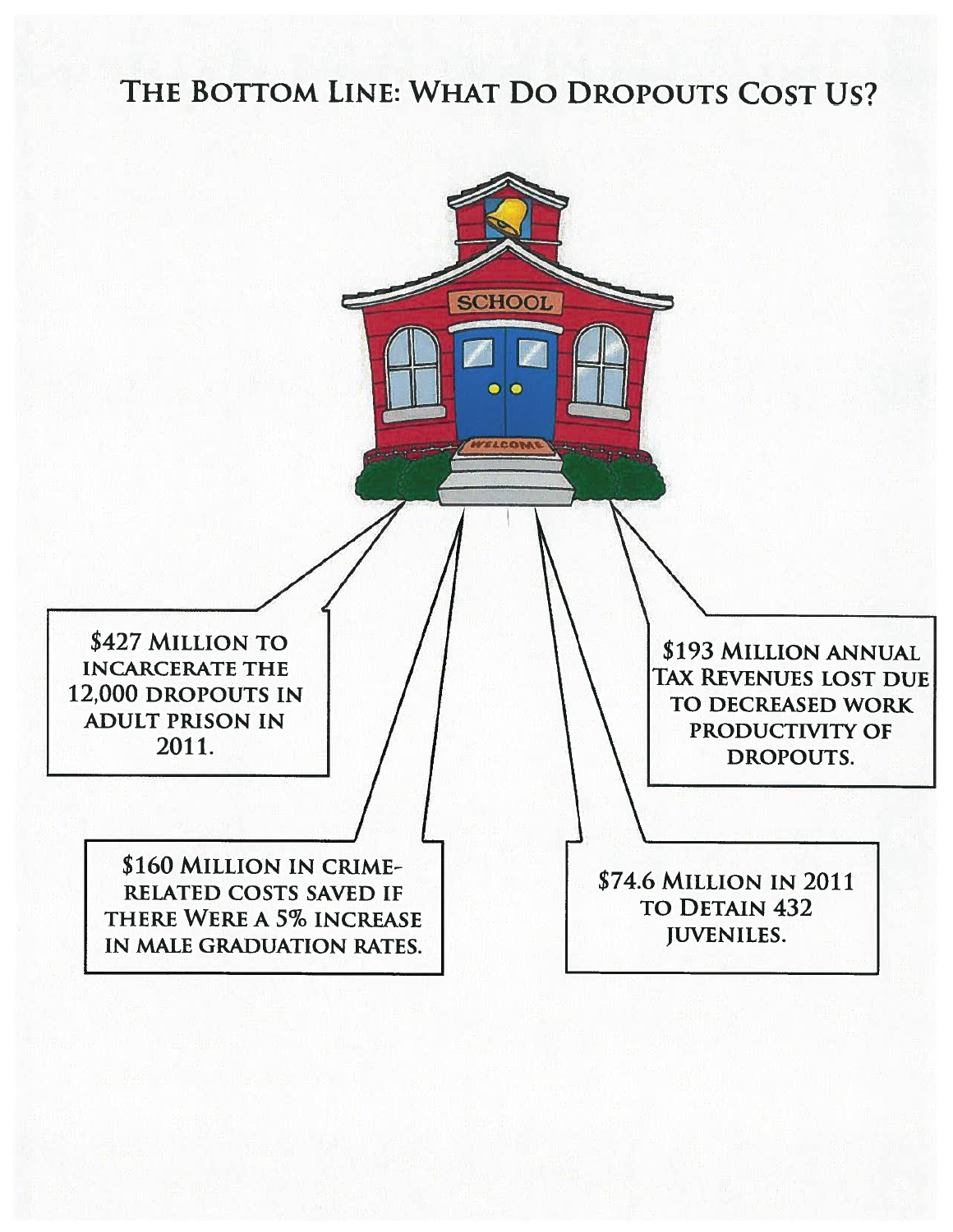**TROUBLING DROPOUT STATISTICS** 

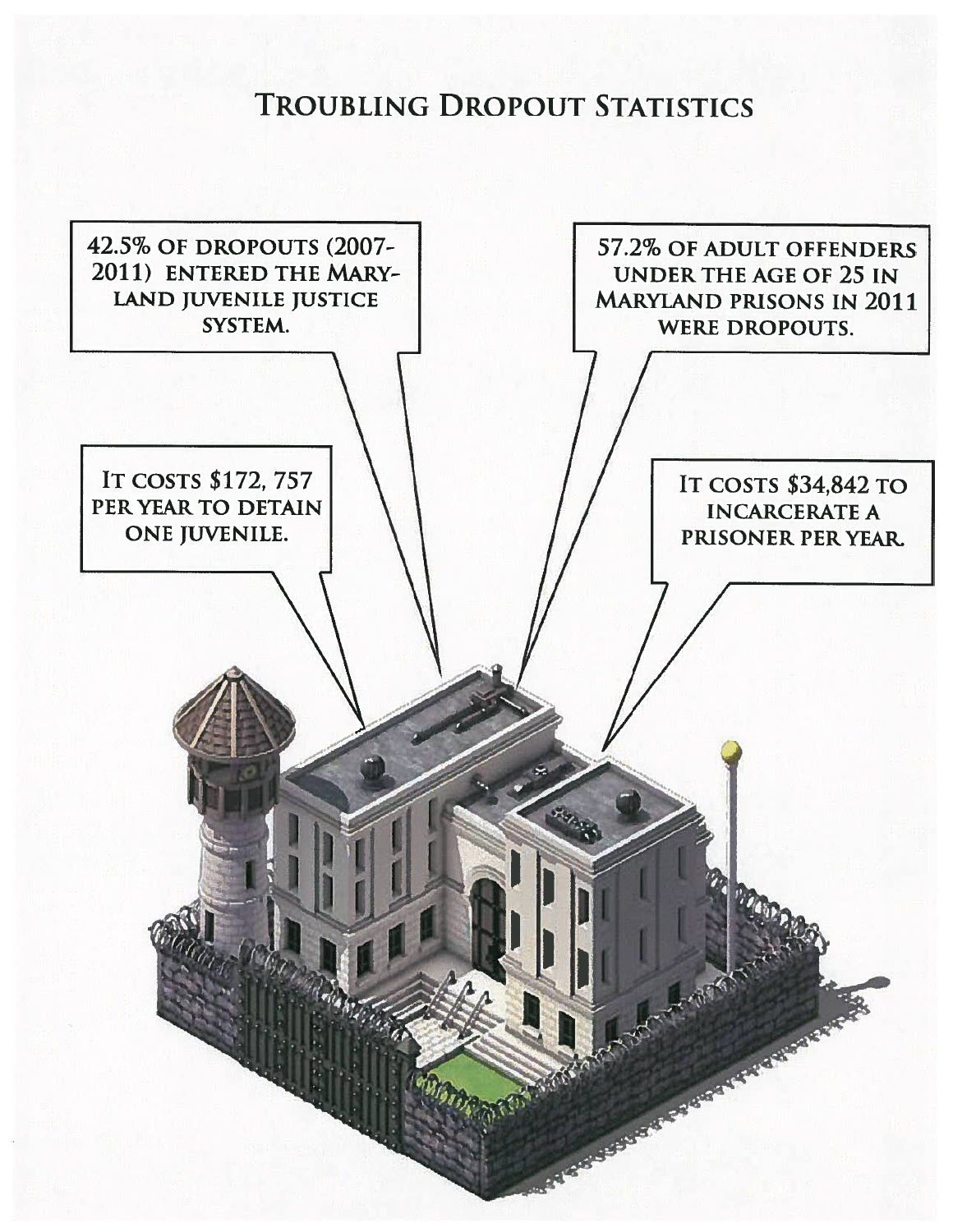# **DROPOUT ALARM BELLS**

# **READING**

23% OF BELOW-BASIC THIRD GRADE READERS WILL LIKELY DROP OUT OF SCHOOL.

15% OF THIRD GRADERS IN MARYLAND WERE NOT PROFICIENT **READERS IN 2011.** 



# SUSPENSIONS

**80% OF BALTIMORE CITY SIXTH GRADERS WHO WERE SUSPENDED** THREE OR MORE TIMES DID NOT **GRADUATE.** 

HIGH LIKELIHOOD OF JUVENILE **JUSTICE CONTACT FOR STUDENTS SUSPENDED OR EXPELLED** MULTIPLE TIMES.

# **CHRONIC ABSENTISM**

**STUDENTS WHO ARE CHRONI-CALLY ABSENT HAVE A 28.6%** PROBABILITY OF GRADUATION.

**11% OF MARYLAND STUDENTS** ARE CHRONICALLY ABSENT.

11.2% OF STUDENTS IN THE 2011 COHORT DROPPED OUT OF SCHOOL.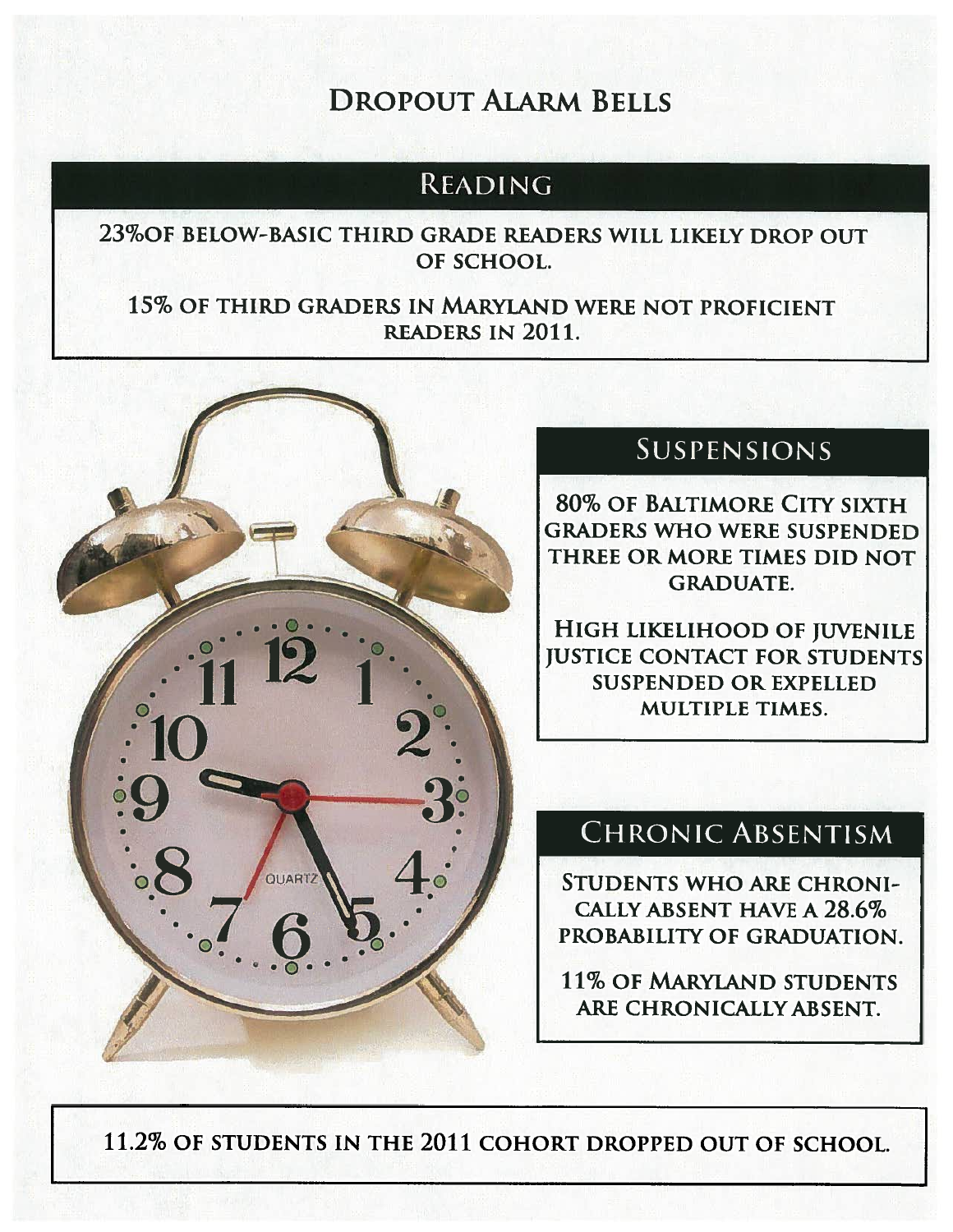Membership of The Task Force to Study High School Dropout Rates of Persons in the Criminal Justice System

**Elizabeth Kameen, Chair Manual Chair Elizabeth Kameen, Chair Manual Chair Karl Pothier** Office of the Attorney General Office of the Attorney General

**Secretary Gary Maynard**  Senator Catherine Pugh Secretary District 40, Baltimore City Department of Public Safety & Correctional Services

**Delegate Jay Walker**  Jennifer Barmon District 25, Prince George's County Assistant Public Defender

**Molly Dugan Diana Bailey** Education Unit Juvenile Services Education

**Cornelia Bright Gordon** Dr. William Hite Baltimore County Board of Education Superintendent

**Dr. Michael Martirano** *Represented by Anthony Boyd* Superintendent St. Mary's County Public Schools

**Additional Non-members** 

**Patricia Tyler Contract Alice Wirth Alice Wirth** Director of Adult Education and Literary Services Director of Education & Workforce Skills Division of Workforce Development and Training for Correctional Institutions Department of Labor, Licensing and Regulation Department of Labor, Licensing, and Regulation

**Virginia Geckler Sexter Sexter Sexter Sexter Sexter Sexter Sexter Sexter Sexter Sexter Sexter Sexter Sexter Sexter Sexter Sexter Sexter Sexter Sexter Sexter Sexter Sexter Sexter Sexter Sexter Sexter Sexter Sexter Sexter S** Chief, Policy, Research, and Training Division<br>
Governor's Office of Crime Control and Prevention<br>
Governor's Office of Crime Control & Prevention Governor's Office of Crime Control and Prevention

 **Robert Murphy**  School Completion and Alternative Programs Specialist Maryland State Department of Education

Counsel, State Department of Education Counsel, Department of Juvenile Services

**Senator Bill Ferguson Delegate Aisha Braveboy**  District 46, Baltimore City District 25, Prince George's County

Montgomery County

Department of Juvenile Services Maryland State Department of Education

Prince George's County Public Schools

Adult Learning Division of Workforce Development and Adult Learning

Special Thanks to Fritz Schantz, Director of Multimedia Services, Office of the Attorney General, for creating the graphics for this Report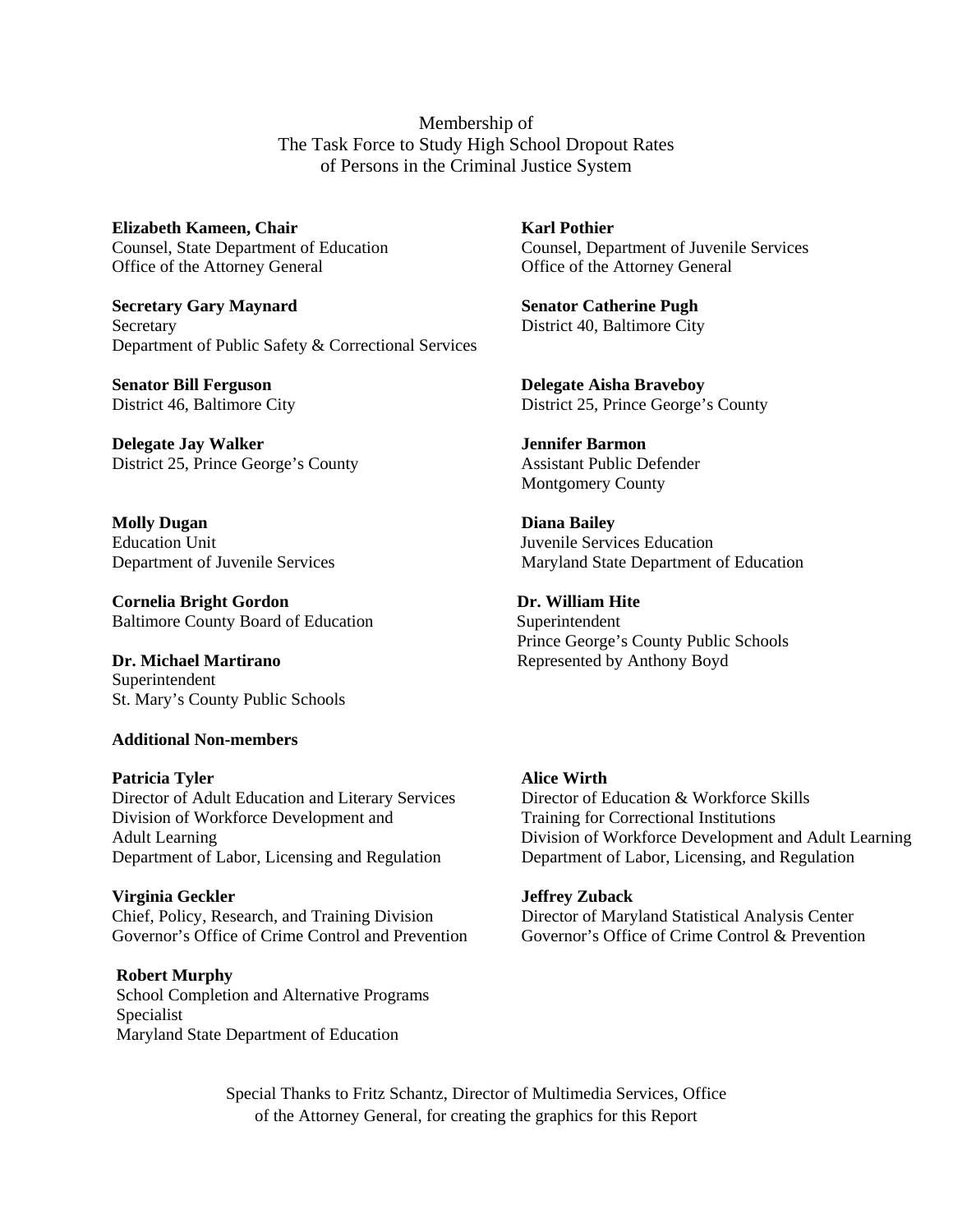# **Table of Contents**

|                                                                       | $\mathbf{1}$ |
|-----------------------------------------------------------------------|--------------|
|                                                                       | 3            |
|                                                                       | 3            |
|                                                                       | 3            |
| C. High School Dropout Statistics in the Criminal Justice System      | 3            |
| D. Fiscal Impact of Dropouts on the Maryland Criminal Justice System  | 5            |
|                                                                       | 7            |
| A. Inability to Read Proficiently By End of Third Grade               | 7            |
| <b>B. Frequent or Long-Term Suspensions and Expulsions</b>            | 8            |
|                                                                       | 11           |
|                                                                       | 13           |
|                                                                       | 13           |
|                                                                       | 13           |
| 2.                                                                    | 14           |
|                                                                       | 15           |
|                                                                       | 16           |
|                                                                       | 17           |
| VI. Diverting Dropouts and Juvenile Offenders from the Path to Prison | 18           |
| VII. Increasing Education Opportunities for those in Adult Prison     | 20           |
|                                                                       | 21           |
|                                                                       | 22           |
|                                                                       | 23           |
|                                                                       | 24           |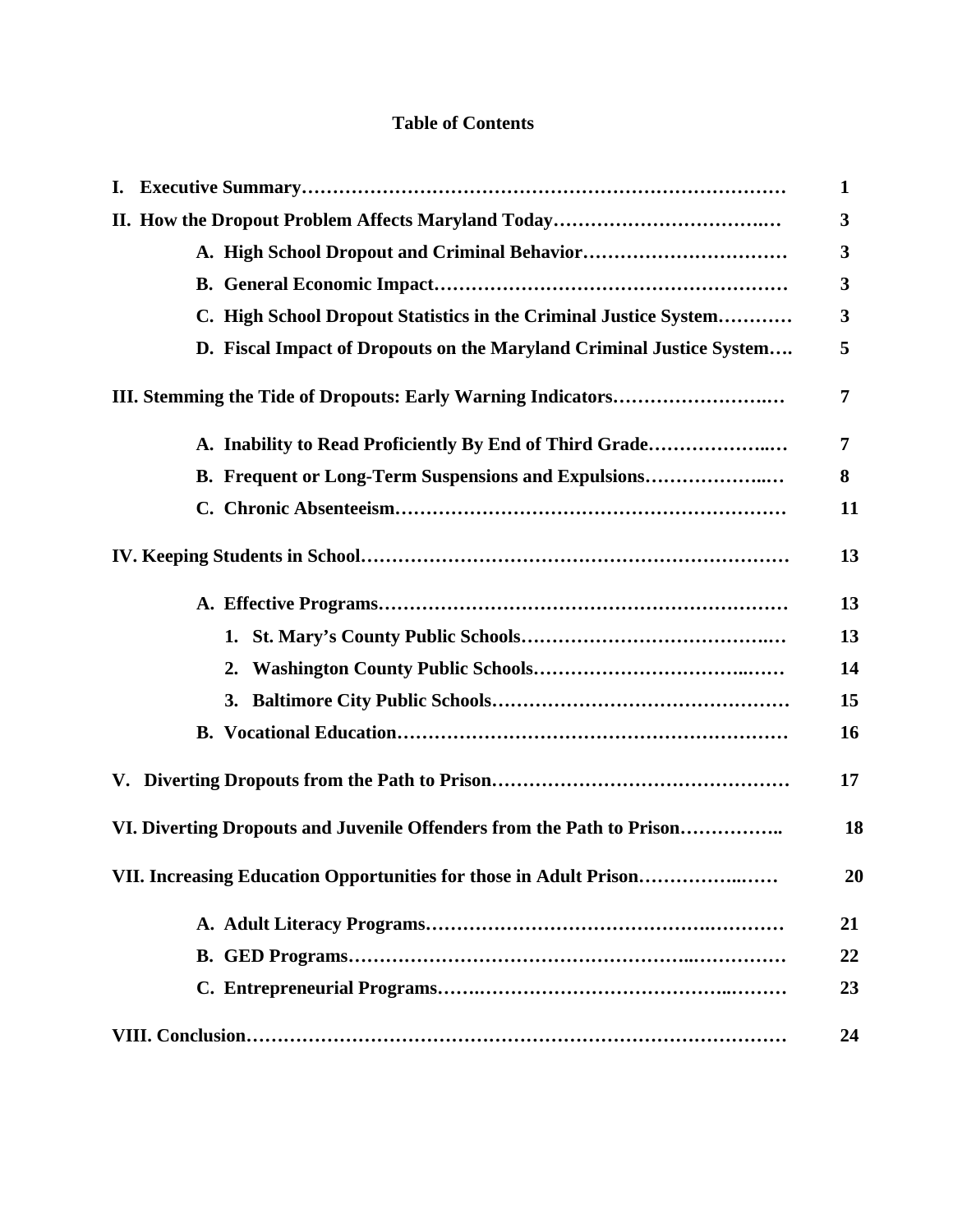#### **I. Executive Summary**

 In 2011, the Maryland General Assembly created the Task Force to Study High School Dropout Rates of Persons in the Criminal Justice System. The Governor, the Speaker of the House, and the President of the Senate appointed the members of the Task Force which was directed by statute to:

- compile high school dropout statistics of persons in the criminal justice system;
- conduct a study of the fiscal impact of dropouts on the criminal justice system;
- make recommendations on:
	- o how students could be kept in high school until they graduate;
	- o the availability of continuing education options for incarcerated person who do not have a high school diploma;
	- o how individuals can be informed of alternative high school education or work-related programs.

 The dropout problem and its relationship to societal ills has been studied frequently and for decades. From state and national studies it is known that dropping out of school has serious negative consequences for both the student and for society. The Maryland State Board of Education reported in July 2012 that, on average, approximately 8,800 students drop out of school per year in Maryland.<sup>1</sup>

- Dropouts are more likely to become involved in the juvenile justice system.
- Students who drop out of school often end up in the adult criminal justice system.

When dropouts end up in adult prison, they cost Maryland taxpayers over \$400 million per year to incarcerate.

 The failure to fix the dropout problem will continue to cost the State of Maryland millions of dollars. If saving taxpayers' money was our only incentive to fix the dropout problem, that would be enough, but other important incentives also exist. The contributions that career ready students who graduate college can make to Maryland and to this country will improve our economy and add to the health and welfare of our communities. Every student who stays in school is more likely to be a positive factor for society than a student who drops out of school. Every incarcerated person who obtains a high school diploma, or even better, college credits, has a better chance to be a productive member of our community. Since the rewards for fixing the dropout problem are so high, this Task Force Report presents a call for action to Marylanders to work with a dedicated and unflinching purpose to reduce the dropout rate.

This report includes three examples of effective dropout prevention programs in the public school systems of St. Mary's County, Washington County, and Baltimore City. There are also effective programs in other school systems statewide that work to stem the tide of dropouts. Despite the successes of these aforementioned programs and others throughout the state in

<sup>&</sup>lt;sup>1</sup> A dropout is a student who, for any reason other than death, leaves school before graduation or the completion of a Maryland approved education program and is not known to have enrolled in another school program. COMAR 13A.08.01.08(c).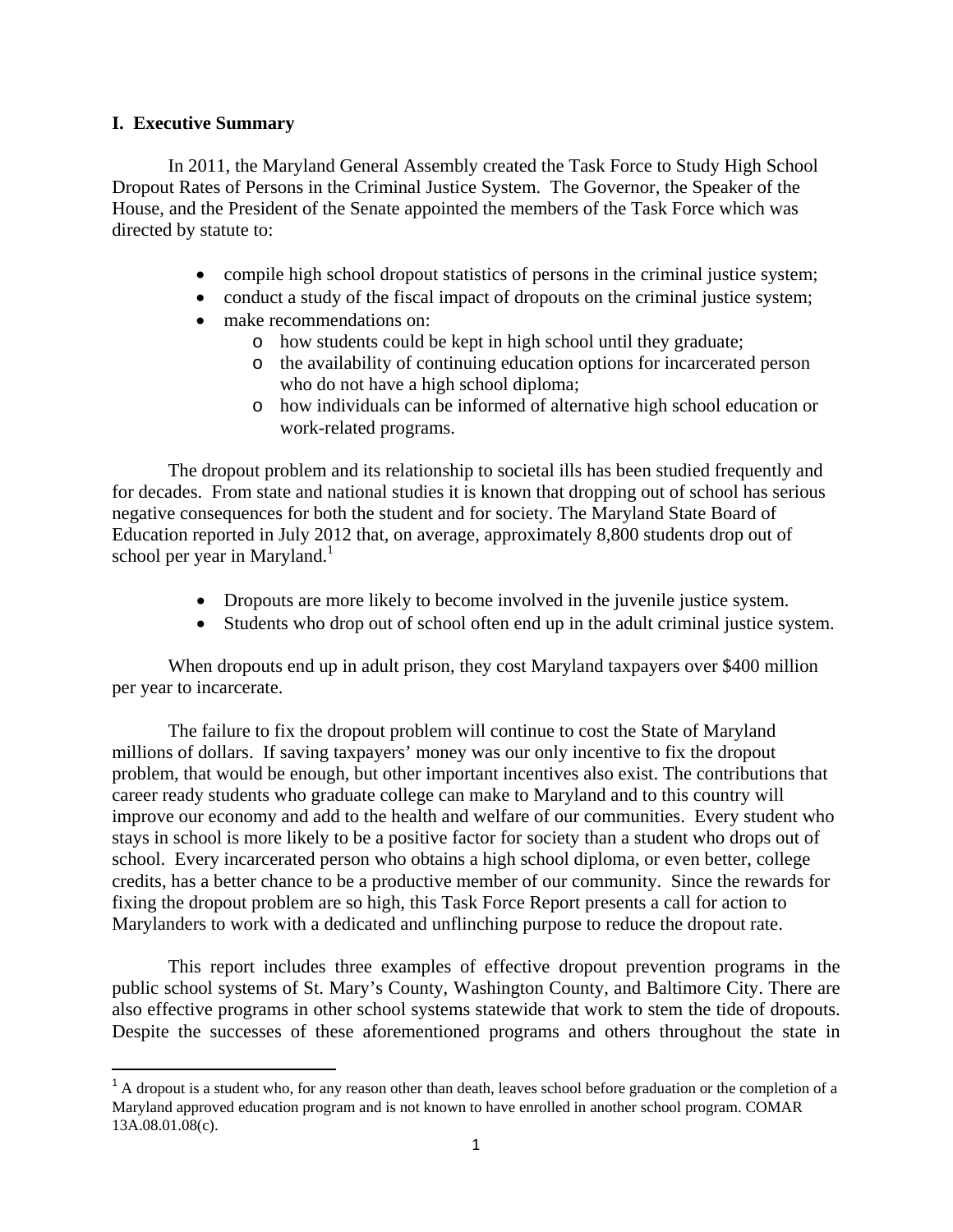dropout prevention, more work must be done. Collectively, the Task Force came up with the following goal for Maryland that will be addressed throughout the entire report.

#### **GOAL: Reduce the dropout rate to 6% or less by 2015-2016 and, thus, increase its graduation rate statewide to 94%.**

 This goal is directed not only to educators, but to all the agencies that touch our students, or who work with those who drop out of school, including those who are in the juvenile justice system or adult prison. This report outlines some of the ways the state can achieve this goal. Specific examples are highlighted below:

| <b>Agency/Partner</b>                  | <b>Recommendations</b>                                                                                                                                                               |
|----------------------------------------|--------------------------------------------------------------------------------------------------------------------------------------------------------------------------------------|
| Local school                           | Re-examine how dollars are invested in dropout prevention                                                                                                                            |
| systems                                | Track dropout reduction statistics<br>$\bullet$                                                                                                                                      |
|                                        | Compare reduction numbers to financial investment on education<br>$\bullet$                                                                                                          |
|                                        | Identify and adopt more successful programs<br>$\bullet$                                                                                                                             |
|                                        | Ramp up their focus on third grade reading level as a risk factor for dropping out                                                                                                   |
|                                        | Seek appropriate ways to reduce the number of out-of-school suspensions                                                                                                              |
|                                        | Assess the impact of discipline on minority students                                                                                                                                 |
|                                        | Place more emphasis on chronically absent students as a risk factor for dropping<br>$\bullet$                                                                                        |
|                                        | out                                                                                                                                                                                  |
| <b>Maryland State</b><br>Department of | Advocate the use of early warning indicators (third grade reading level, number of<br>$\bullet$<br>suspensions, numbers of days absent etc.)                                         |
| Education                              | Help local school systems reduce suspensions and expulsions for non-violent                                                                                                          |
| (MSDE)                                 | conduct                                                                                                                                                                              |
|                                        | Identify and publicize evidence-based dropout prevention programs<br>$\bullet$                                                                                                       |
|                                        | Explore vocational education options for students indentified on the dropout track                                                                                                   |
| Department of                          | Establish a linkage with all school systems in the state to get juveniles re-enrolled<br>$\bullet$                                                                                   |
| Juvenile Services                      | in school quickly after leaving a DJS facility                                                                                                                                       |
| (DJS)                                  | Continue to work with the local school systems and MSDE to improve the                                                                                                               |
|                                        | coordination of educational services to students in the juvenile justice system                                                                                                      |
| Department of                          | Develop a plan to increase access to the GED for all populations<br>$\bullet$                                                                                                        |
| Labor Licensing                        | Increase the number of GED completions by 10% by 2015                                                                                                                                |
| and Regulation                         |                                                                                                                                                                                      |
| (DLLR)                                 |                                                                                                                                                                                      |
| Department of<br>Public Safety &       | Track cost savings for every inmate who receives a GED in prison and does not<br>$\bullet$<br>recidivate                                                                             |
| Correctional                           |                                                                                                                                                                                      |
| Services (DPSCS)                       | Allocate appropriate cost savings to DLLR to provide more correctional education<br>Look for options to expand the availability of entrepreneurial programs for inmates<br>$\bullet$ |
| Governor and the                       | Allocate the financial resources to develop and sustain:                                                                                                                             |
| State of Maryland                      | Dropout prevention programs<br>$\bullet$                                                                                                                                             |
|                                        | Programs designed to improve the educational opportunities for juvenile offenders                                                                                                    |
|                                        | and adult inmates                                                                                                                                                                    |
| Parents/Caregivers                     | Make sure your children attend school everyday<br>$\bullet$                                                                                                                          |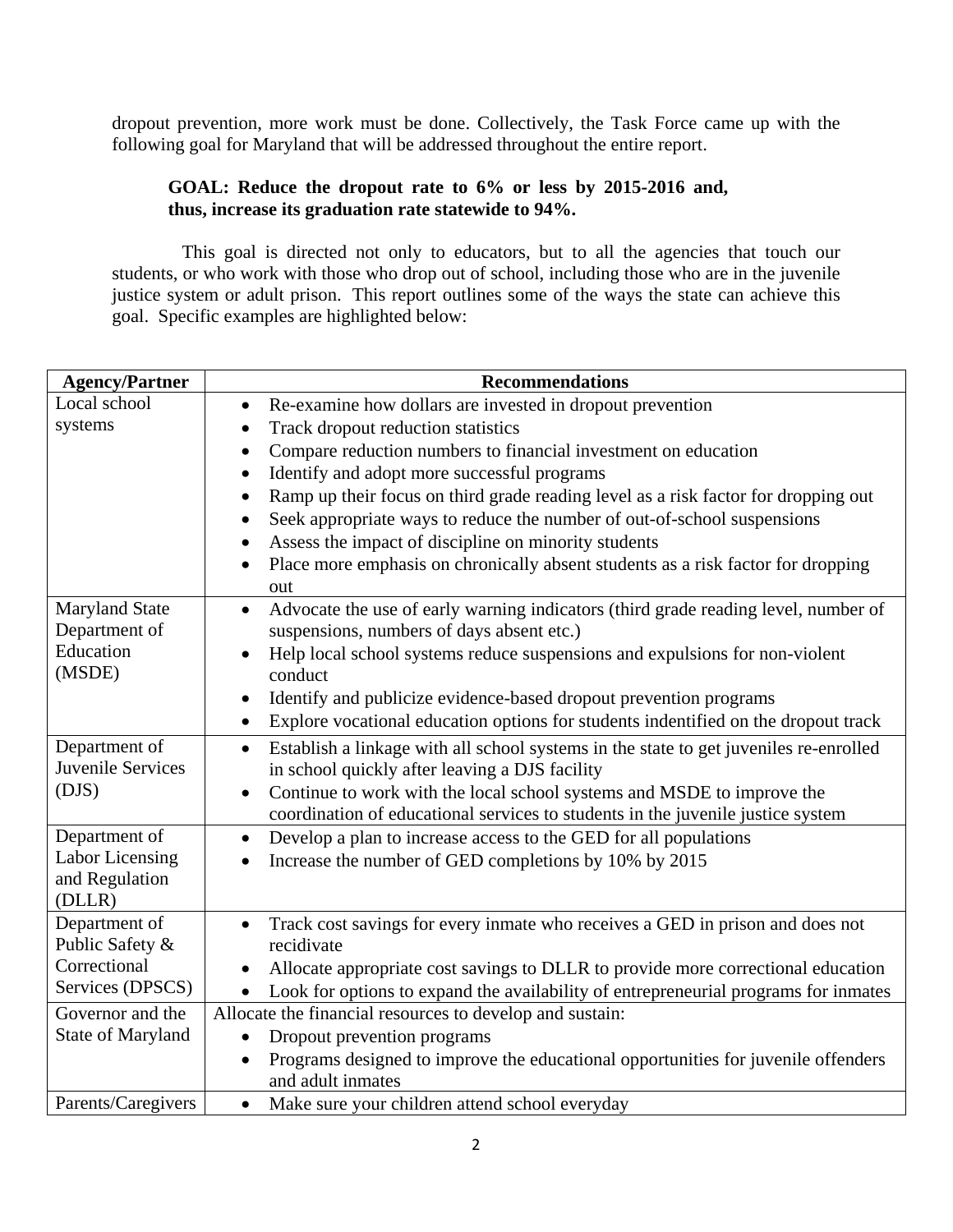# **II. How the Dropout Problem Affects Maryland Today**

## *A. High School Dropouts and Criminal Behavior*

Research shows a positive correlation between high school dropouts and criminal acts committed. A study conducted in California found that high school dropouts were between two and eight times more likely than high school graduates to be incarcerated (Belfield and Levin, 2007). In addition, at the national level, approximately 75% of America's state inmates, 60% of federal inmates, and 70% of jail inmates did not complete high school (Alliance for Excellent Education, 2006). Various criminologists have tried to explain the theory behind this positive relationship. Consider the following:

- Individuals who have high school diplomas or earn higher wages through legitimate work will reduce an individual's perceived need to commit a crime and the potential gain of the crime committed (i.e., getting caught vs. being incarcerated).
- The stigma of a criminal conviction may be greater for professional workers who tend to have higher levels of education compared to workers with less pay and less skill.
- More time spent in the classroom may instill values opposed to criminal actions.
- Criminal behavior that begins during youth can continue into adulthood; keeping adolescents in the classroom and off the streets may decrease later criminal activity.

(Alliance for Excellent Education, 2006)

# *B. General Economic Impact*

The economic impact of Maryland's high school dropouts is significant. According to *The Friedman Foundation for Educational Choice and Maryland Public Policy Institute,*  October 2008:

- Every high school class of dropouts will cost Maryland taxpayers \$42 million per year.
- Maryland's high school dropouts earn approximately \$10,000 less annually than high school graduates and \$150,000 less than high school graduates over a lifetime.
- High school dropouts reduce Maryland's tax revenues by \$193 million per year.
- Dropouts have poorer health and are more likely to use Medicaid.

While high school dropouts affect all sectors of the Maryland economy, the purpose of this Task Force is to study the fiscal impact of high school dropouts on the criminal justice system.

# *C. High School Dropouts Statistics in the Maryland Criminal Justice System*

For the purpose of this Task Force, high school dropout statistics were gathered to measure:

1. The percentage of inmates in 2011 under the age of 25 who dropped out of high school.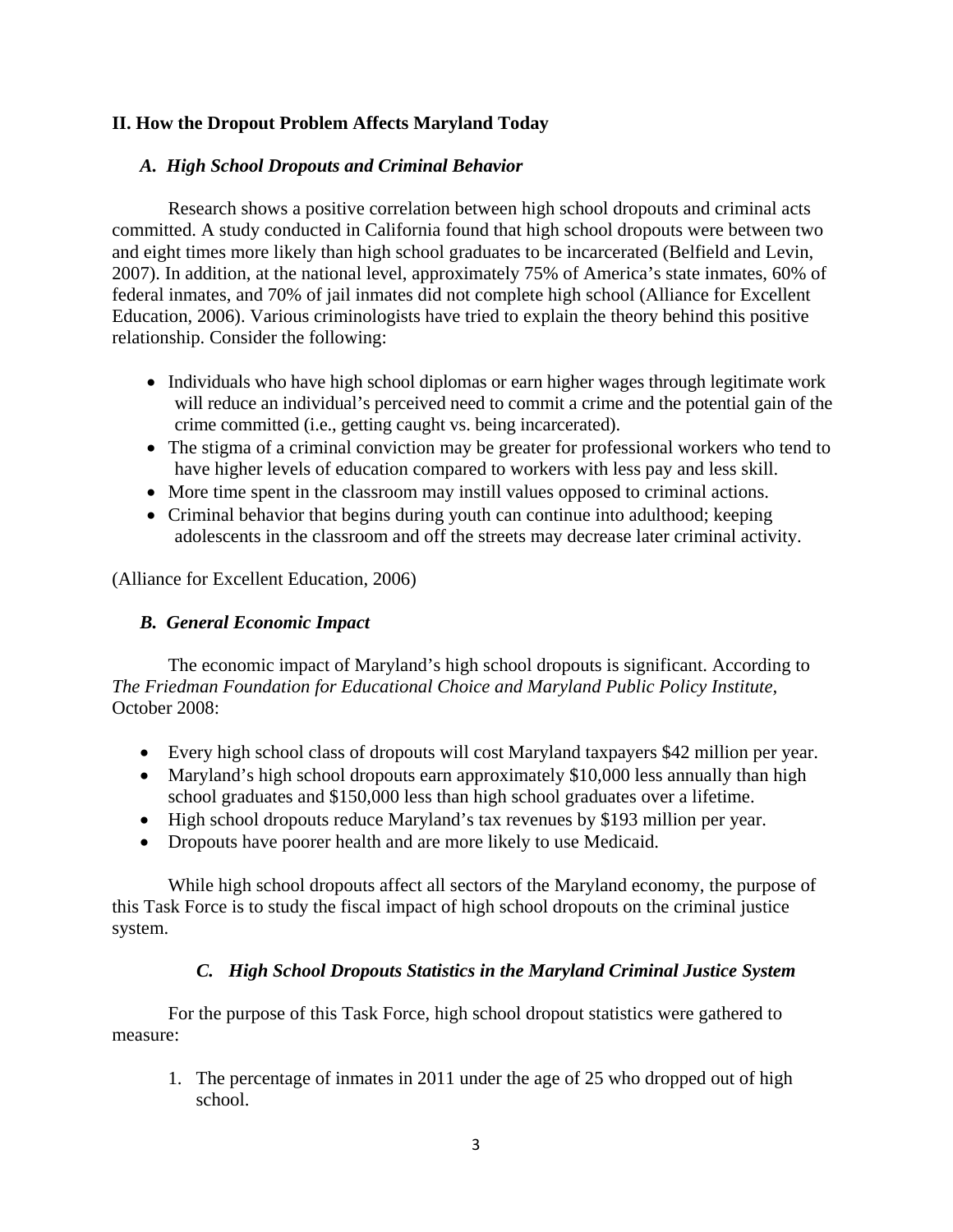2. The percentage of high school dropouts over the past five years under the Department of Juvenile Services (DJS) supervision.

#### **1. Inmates Under the Age of 25 Who Dropped Out of High School**

There were 3,098 offenders 25 years old or younger who were incarcerated in Maryland's Department of Corrections at some point during  $2011$ .<sup>2</sup> MSDE had records on 2,195 (70.9%) of these offenders. Of the 2,195 offenders, almost 43% were high school dropouts (i.e., students who withdrew from school), while another 32% were students who "transferred to another institution." Only 17% graduated from high school; whereas, 8% were still enrolled in the public school system.

Of the 707 inmates who, when they left school, were "transferred to another institution," 318 (45%) were transferred to the supervision of the Department of Juvenile Services (DJS). Although those students were technically and legally not coded as dropouts, COMAR 13A.08.01.08(C)(3)(d), the reality is that many of them never return to their public school to graduate. Therefore, for our purposes, these individuals were counted them as dropouts. Thus, the number of high school dropouts among the 2011 inmate sample (i.e., students who withdrew or transferred to DJS) was 1,255 (57.2%) of the inmates.

| Table 1. High School Education Status of 2011<br>Maryland Inmates 25 years and younger $(n = 2,195)$ |               |                |
|------------------------------------------------------------------------------------------------------|---------------|----------------|
| <b>Education Status</b>                                                                              | <b>Number</b> | <b>Percent</b> |
| <b>High School Dropout</b>                                                                           | 1,255         | 57.2           |
| Transferred                                                                                          | 389           | 17.7           |
| Completed                                                                                            | 375           | 17.1           |
| Still Enrolled                                                                                       | 176           | 8.0            |
| <b>Total</b>                                                                                         | 2,195         | 100.0          |

Of the 1,255 inmates who dropped out of high school, the most common reason for leaving was a lack of interest (36.8%), followed by a transfer to DJS (25.3%), whereabouts unknown (15.9%), academic reasons (12.0%), and behavior problems (4.2%).

<sup>2</sup> Pursuant to an MOU with confidentiality provisions, DPSCS provided a list of all offenders (*i.e.,* ages 25 and under) who were incarcerated in 2011. The purpose of this methodology was to take a snapshot – a point in time – of the inmate population and capture the educational level of each inmate who attended public school in Maryland. This list was extracted and subsequently sent to MSDE to provide the most recent exit status (*i.e.,* completion, transfer, or withdraw) for each offender. Exit status records maintained by MSDE for students date back only to 2007, which is why only offenders under the age of 25 were chosen for this analysis.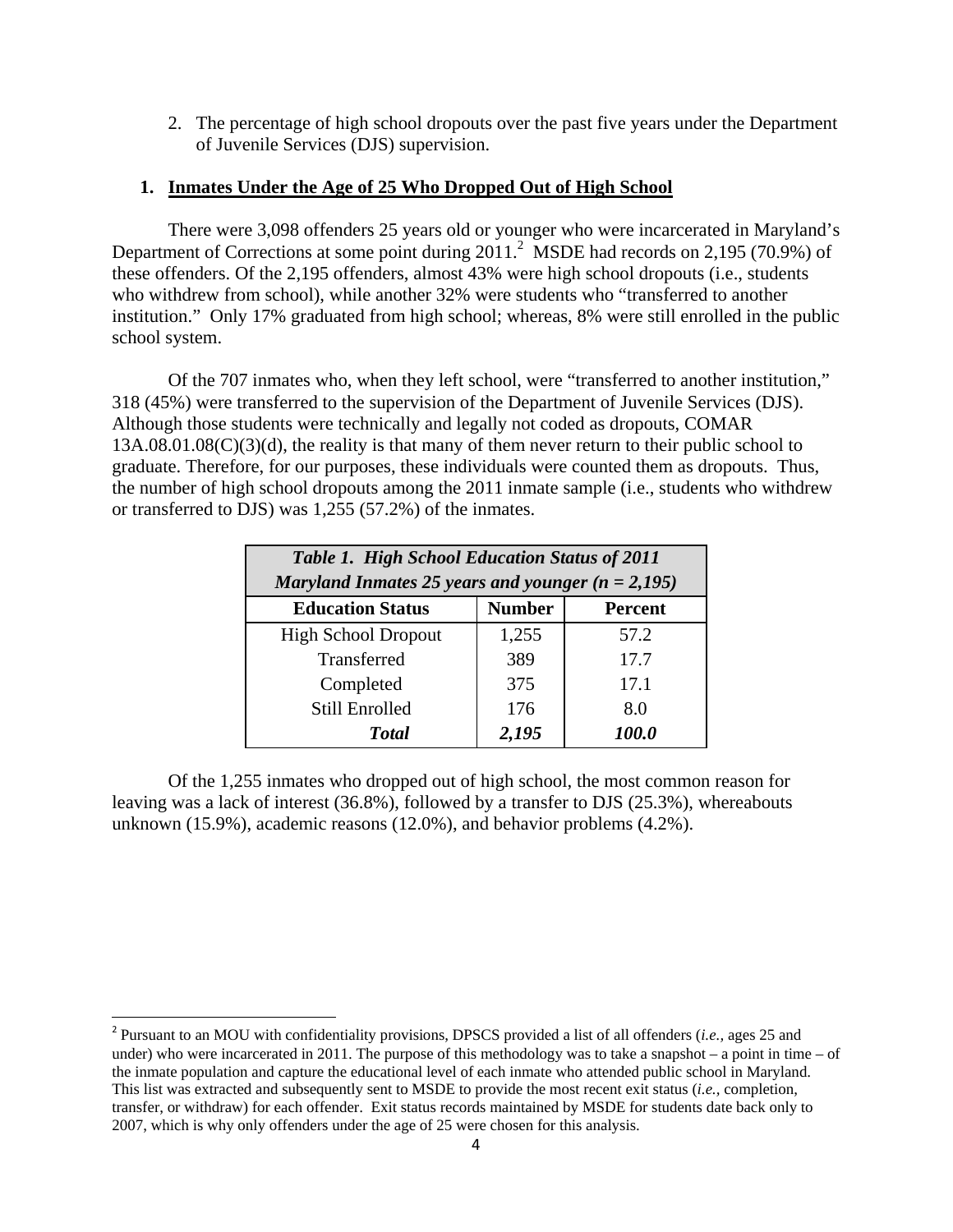| Table 2. 2011 Maryland Inmates 25 years and younger |               |                |
|-----------------------------------------------------|---------------|----------------|
| who dropped out of high school $(n = 1,255)$        |               |                |
| <b>Reason</b>                                       | <b>Number</b> | <b>Percent</b> |
| Lack of Interest                                    | 462           | 36.8           |
| Transferred to DJS                                  | 318           | 25.3           |
| Whereabouts Unknown                                 | 199           | 15.9           |
| Academic                                            | 151           | 12.0           |
| Discipline or Expulsion                             | 53            | 4.2            |
| <b>Court Action</b>                                 | 52            | 4.1            |
| <b>Special Cases</b>                                | 11            | 0.9            |
| Employment                                          | 7             | 0.6            |
| Immaturity                                          |               | 0.1            |
| Parenting                                           |               | 0.1            |
| Total                                               | 1,255         | 100.0          |

#### **2. High School Dropouts Under DJS Supervision Over the Past 5 Years**

From 2007 - 2011, there were 43,308 high school dropouts reported in the Maryland public school system (roughly 8,662 per year)<sup>3</sup>. From this total, DJS obtained a match on 18,413 (42.5%) of these dropouts, meaning those individuals were processed through the juvenile justice system at some point during their juvenile life.

| Table 3. 2007 – 2011 Maryland High School<br><b>Dropouts DJS Involvement</b> |               |                |
|------------------------------------------------------------------------------|---------------|----------------|
| <b>DJS Client</b>                                                            | <b>Number</b> | <b>Percent</b> |
| Yes                                                                          | 18,413        | 42.5           |
| No or Unknown                                                                | 24,895        | 57.5           |
| <b>Total</b>                                                                 | 43,308        | 100.0          |

#### *D. The Fiscal Impact of High School Dropouts on the Maryland Criminal Justice System*

The Department of Public Safety and Correctional Services, which includes the Division of Correction, Community Supervision, and the Division of Pre-trial and Detention Services, has a 2013 fiscal year budget of \$1.286 billion. Currently, there are approximately 21,500 incarcerated inmates in Maryland and 54,000 individuals under community supervision on parole or probation. DPSCS also books approximately 60,000 offenders annually.

Based on the statistics in *Table 1*, indicating that 57% of Maryland's 2011 inmates age 25 years or younger were high school dropouts, it was forecasted that roughly 12,255 inmates who

<sup>&</sup>lt;sup>3</sup> Pursuant to a Memorandum of Understanding including confidentiality provisions, MSDE provided a list to DJS of all high school dropouts in their database over the past 5 years (2007 through 2011). These names were then matched to determine how many of these individuals are currently or were previously supervised by DJS at some point during their juvenile life.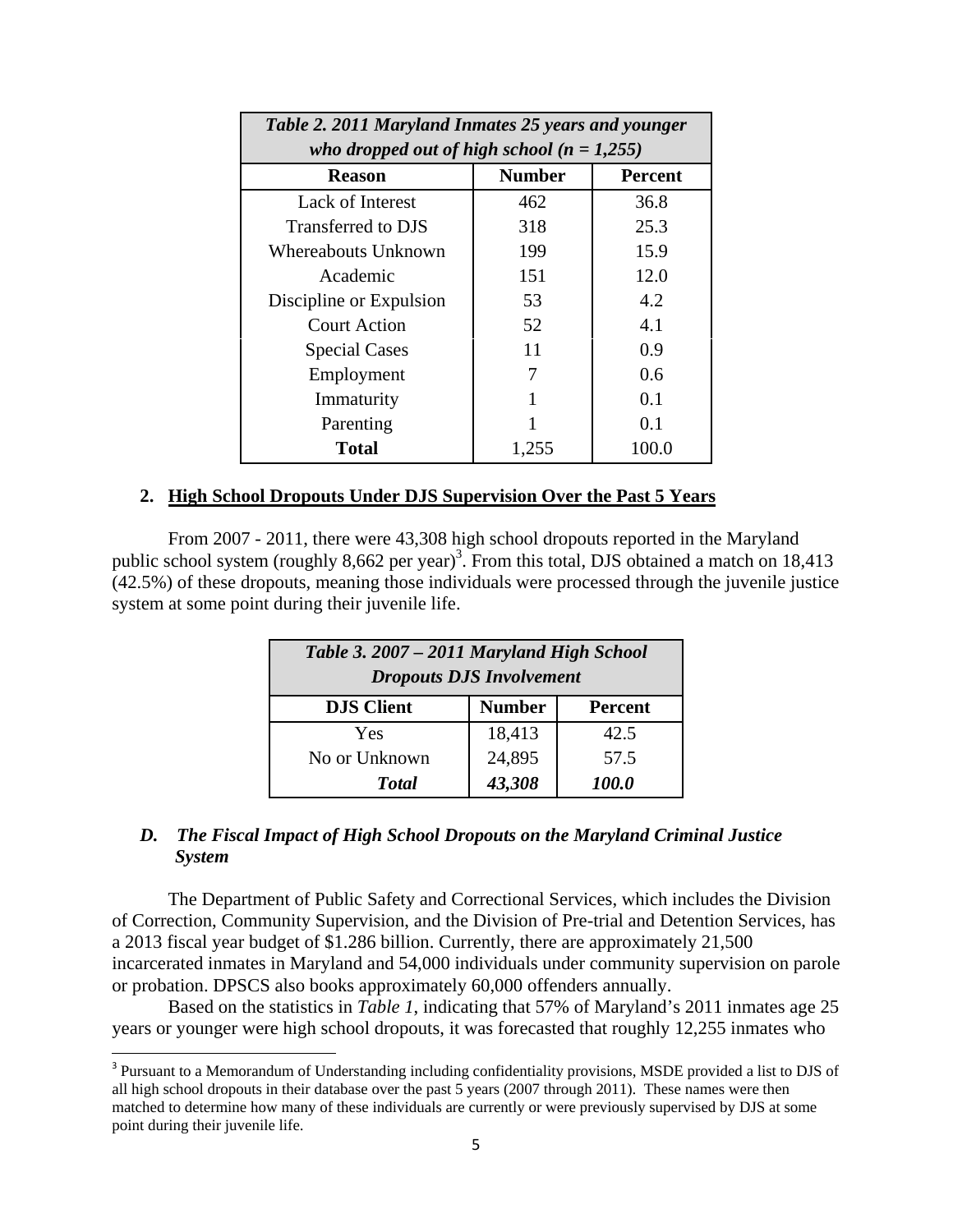are currently incarcerated are high school dropouts. The average annual cost of incarcerating an offender in Maryland is \$34,842. That equates to nearly \$427 million per year spent incarcerating offenders who were high school dropouts. Furthermore, the average sentence length is 15.65 years. Thus, it costs Maryland's taxpayers nearly \$6.7 billion to incarcerate offenders who were high school dropouts over the duration of their sentences. This conservative estimate does not even account for the costs of recidivism. High school dropouts run a higher risk of recidivism which increases incarceration, parole, and probation costs (Sum, Khatiwada, and McLaughlin, 2009).

Applying the same 57% threshold to offenders on community supervision, it was estimated that roughly 34,200 offenders on parole or probation in Maryland do not have a high school diploma or a GED equivalent. An annual supervision cost per client in Maryland is \$1,357, which equates to an annual cost of over \$46.4 million to supervise offenders who were high school dropouts.

It is even more expensive to incarcerate juveniles. The average annual detention costs per juvenile are \$172,757. There are currently 432 youth in a juvenile detention facility in Maryland. Youth who are convicted of an offense, *i.e.,* adjudicated and transferred to a juvenile detention center are counted as dropouts. There is an annual cost of close to \$74.6 million to detain youth who have dropped out of high school. In addition, it costs approximately \$56.5 million a year to supervise 7,500 youth in the community through pre-court, probation, aftercare, or intensive GPS supervision.

 Unfortunately, these estimated costs do not include expenses related to the actual crime committed, such as property or medical damage and restitution for the crime victims. However, using an economist equation created by Lochner & Moretti (2004), it was determined in 2006 that a 5% increase in the male graduation rate in Maryland would save the State over \$160 million a year in crime-related costs (Alliance for Excellent Education, 2006). This equation took into account a reduction in crimes committed, the average cost of various crimes, as well as the arrest and incarceration costs for those crimes.

 Compare all those costs to the cost of educating a student in 2010-2011 in Maryland's public school system. The combined State and local education budget in Maryland in FY 2010 was approximately \$10.6 billion to educate over 850,000 students. (MSDE Fact Book, 2010- 2011 at 20.) The average annual per pupil cost ranges from \$15,729 (Worcester County) to \$11,354 (Caroline County). (MSDE Fact Book, 2010-2011, pg. 25).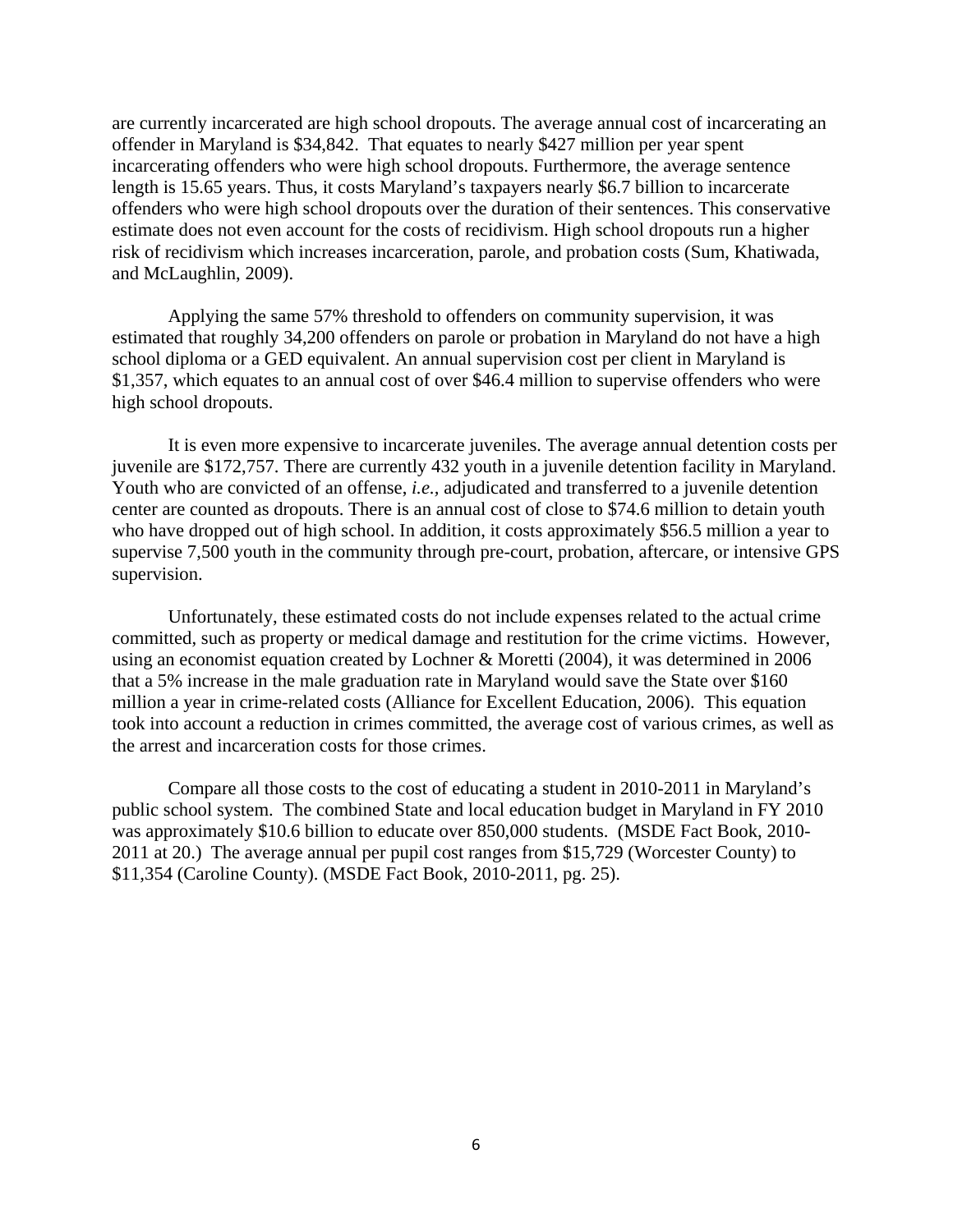#### **III. Stemming the Tide of Dropouts: Early Warning Indicators**

 There are early warning indicators that a student is entering the dropout path. More specifically, there are three indicators most often identified in the research as early warning indicators: the inability to read proficiently by third grade, multiple suspensions from school, and poor attendance.<sup>4</sup>

#### *A. Inability to Read Proficiently By the End of Third Grade*

 Research and findings from more than thirty years ago suggested that children who are not proficient readers by the end of third grade are less likely to graduate than students who are proficient third grade readers (Lloyd, 1978). The data from the *Double Jeopardy* report (2011) confirms the connection between third grade reading skills and dropping out:

- One in six children who are not reading proficiently in third grade does not graduate from high school on time, a rate four times greater than that for proficient readers.
- The rates are highest for the low, below-basic readers: 23 percent of these children drop out or fail to finish high school on time, compared to 9 percent of children with basic reading skills and 4 percent of proficient readers.

 It is no mystery why reading proficiently by the end of third grade has such a profound effect on a student's ability to succeed in school and ultimately graduate. This language is taken from the *Early Warning* Annie E. Casey Foundation report (2011).

> Reading proficiently by the end of third grade (as measured by NAEP at the beginning of fourth grade) can be a make-or-break benchmark in a child's educational development. Up until the end of third grade, most children are *learning to read.* Beginning in fourth grade, however, they are *reading to learn,* using their skills to gain more information in subjects such as math and science, to solve problems, to think critically about what they are learning, and to act upon and share that knowledge in the world around them.

<sup>&</sup>lt;sup>4</sup> These indicators are based on the research conducted by Civic Enterprises and The Everyone Graduates Center at Johns Hopkins University published in November 2011, *"On Track for Success: The Use of Early Warning Indicators and Intervention Systems to Build a Grad Nation"* Also, research compiled by the Annie E. Casey Foundation published in two 2011 reports, *"Early Warning: Why Reading By the Third Grade Matters"* and *"Double Jeopardy: How Third Grade Reading Skills and Poverty Influence High School Graduation."* Lastly, the Task Force used The Baltimore Education Research Consortium's work in this report. It identified sixth grade early warning indicators including:

Chronic absence (defined as missing 20 or more days of school);

<sup>•</sup> Failing English, or math, or both and/or a failing average for English math, science and social studies;

Being at least one year overage (suggesting an earlier retention); and

<sup>•</sup> Being suspended for three or more days.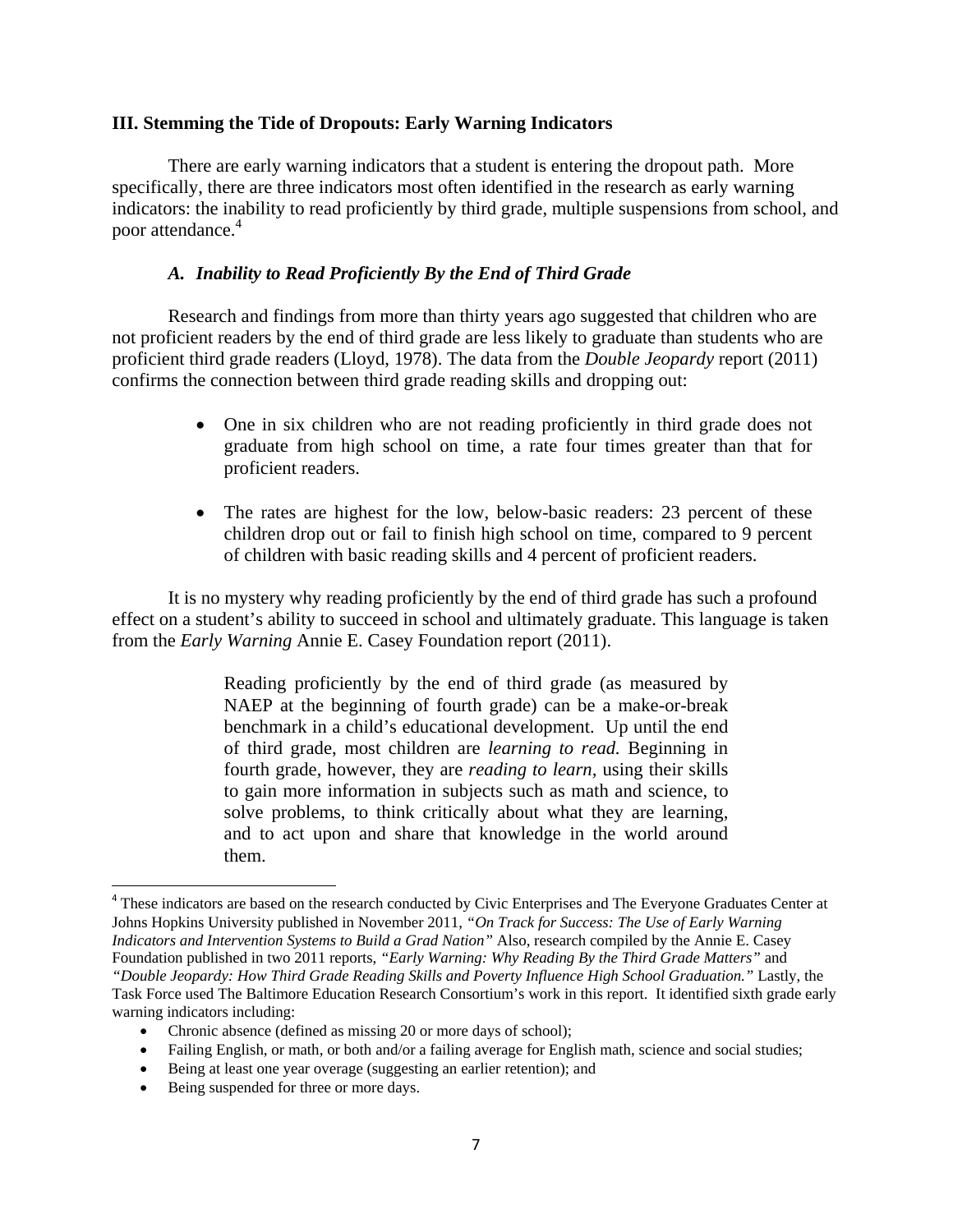The Maryland School Assessment (MSA) assesses reading proficiency beginning in third grade. The 2011 MSA results for third and fourth graders tell us that statewide 15% of our students (approximately 9,000 students) are not proficient readers when they leave third grade and enter fourth grade, and 10% of our fourth graders (approximately 6,000 students) are not proficient readers as they move to fifth grade (MSDE, 2010-2011).

| <b>System</b>           | $3^{\rm rd}$ | 4 <sup>th</sup> |
|-------------------------|--------------|-----------------|
| Statewide               | 85.1         | 90.3            |
| Allegany                | 86.4         | 89.4            |
| Anne Arundel            | 89.9         | 92.9            |
| <b>Baltimore City</b>   | 69.4         | 73.2            |
| <b>Baltimore County</b> | 87.9         | 91.0            |
| Calvert                 | 90.6         | 94.1            |
| Caroline                | 81.4         | 90.0            |
| Carroll                 | 87.7         | 93.7            |
| Cecil                   | 87.1         | 90.6            |
| Charles                 | 82.1         | 88.3            |
| Dorchester              | 73.6         | 78.6            |
| Frederick               | 91.4         | 94.2            |
| Garrett                 | 86.1         | 92.5            |
| Harford                 | 87.3         | 92.0            |
| Howard                  | 92.2         | 94.4            |
| Kent                    | 80.5         | 84.7            |
| Montgomery              | 89.3         | 92.0            |
| Prince George's         | 79.1         | 82.8            |
| Queen Anne's            | 92.7         | > 95.0          |
| St. Mary's              | 85.4         | 90.9            |
| Somerset                | 79.0         | 89.0            |
| Talbot                  | 84.8         | 84.6            |
| Washington              | 81.6         | 89.1            |
| Wicomico                | 84.4         | 88.5            |
| Worcester               | >95.0        | >95.0           |

Percentage of Students Proficient in Reading on MSA 2011  $3<sup>rd</sup>$  Grade and  $4<sup>th</sup>$  Grade by County

Using the third grade reading early warning indicator puts us on track to solving the dropout problem.

#### **It is recommended that local school systems ramp up their focus on third-grade reading as they systematically implement their dropout prevention programs**.

#### *B. Frequent or Long-Term Suspensions and Expulsions*

The Annie E. Casey Foundation reports "Not surprisingly, students with relatively low literacy achievement tend to have more behavioral and social problems in subsequent grades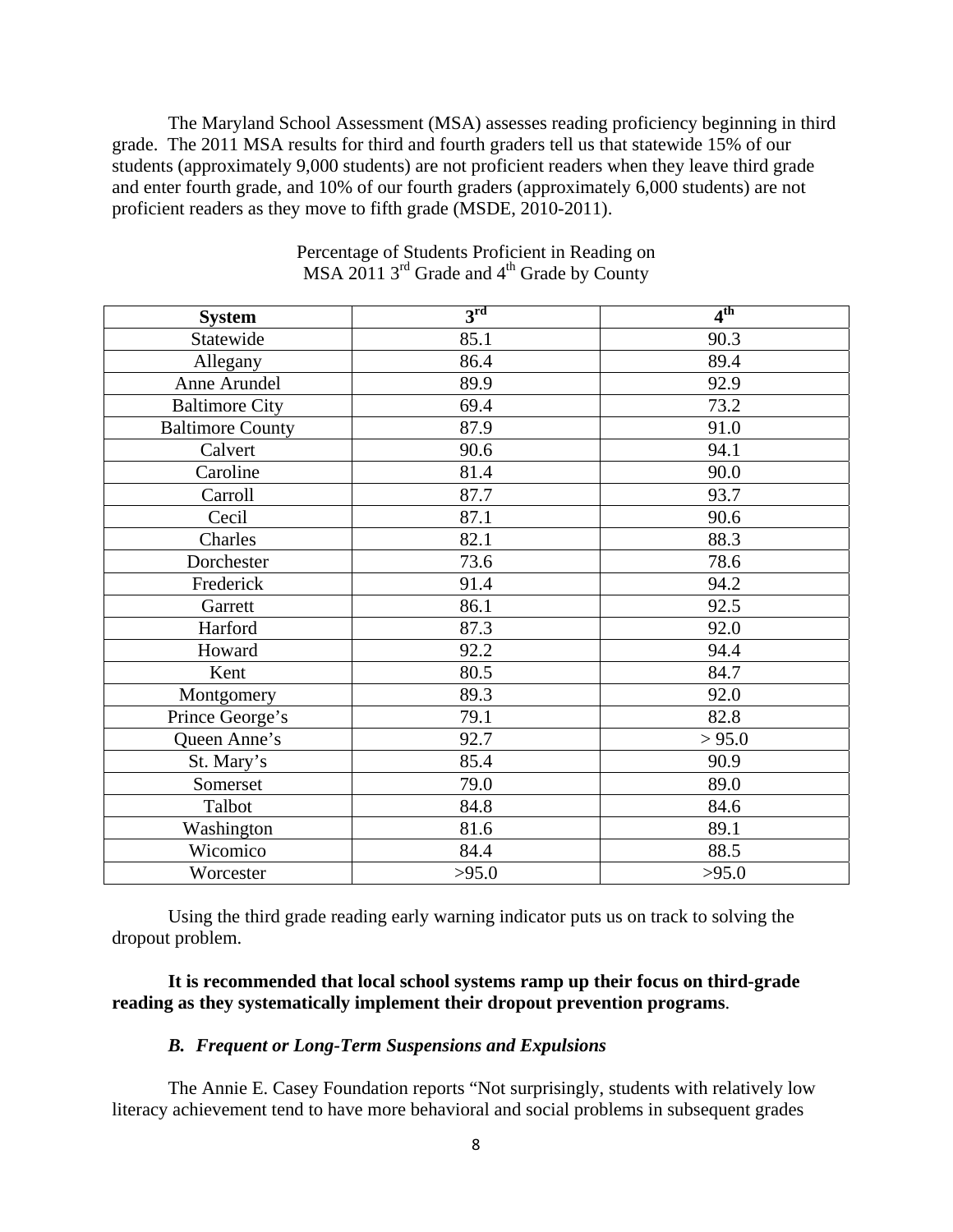(*Early Warning,* pg 9*).* Just as night follows day, behavioral problems lead to suspensions and expulsions.

 In 2010, the Maryland State Board of Education began a study of school discipline. It learned that frequent suspensions or several long-term suspensions increase the likelihood of a student dropping out of school. *See "Report to the Maryland State Board of Education on the Provision of Educational Services to Long-Term Suspended and Expelled Students (August* 2010, pg. 13-14). This document cites numerous studies that show:

- Suspensions and expulsions are a major factor leading to a decision to drop out.
- Students who manage to get reinstated after a period of suspension may not be able to advance to the next grade with their peers, increasing the likelihood that they will drop out.

Similarly, Johns Hopkins' researchers identify "two or more mild or serious behavior infractions" as an early warning indicator for dropping out of school *(On Track for Success,*  pg.13)*.* The Baltimore City Public Schools study, "*Destination Graduation,"* cites being suspended for three or more days as a dropout indicator. That study states:

> Being suspended for three or more days was a strong indicator of eventual dropout. Interestingly, receiving any out-of-school suspension in sixth grade was not a strong enough predictor of eventual dropout to be classified as an Early Warning Indicator. However, using the number of days suspended in this measure allowed us to capture students who were either multiple time offenders, or committed a single, serious violation of school rules. It was found that of the 18.8 percent of sixth graders suspended three or more days, just 29.4 percent graduated within one year of expected (June, 2008). By contrast, the graduation rate of those with no suspensions in sixth grade was 59.4 percent.

 In July 2012, the State Board issued its final report on school discipline, *"School Discipline and Academic Success: Related Parts of Maryland's Education Reform."* The Report calls for the reduction of the number of out-of-school suspensions in Maryland schools for apparently non-violent offenses.<sup>5</sup> In 2010-2011, over 30,000 students were suspended out-ofschool for apparently non-violent conduct and over 2,000 of them were suspended for over 10 days.

 Since the number and frequency of out-of-school suspensions and expulsions a student experiences is an early warning indicator for risk of dropping out of school, the Task Force strongly supports the State Board's initiative to work with Maryland school systems to reduce the number of suspensions and expulsions especially for non-violent conduct.

 $<sup>5</sup>$  Whether an offense is violent or non-violent is a decision for the school superintendent to make considering all the</sup> circumstances surrounding the conduct.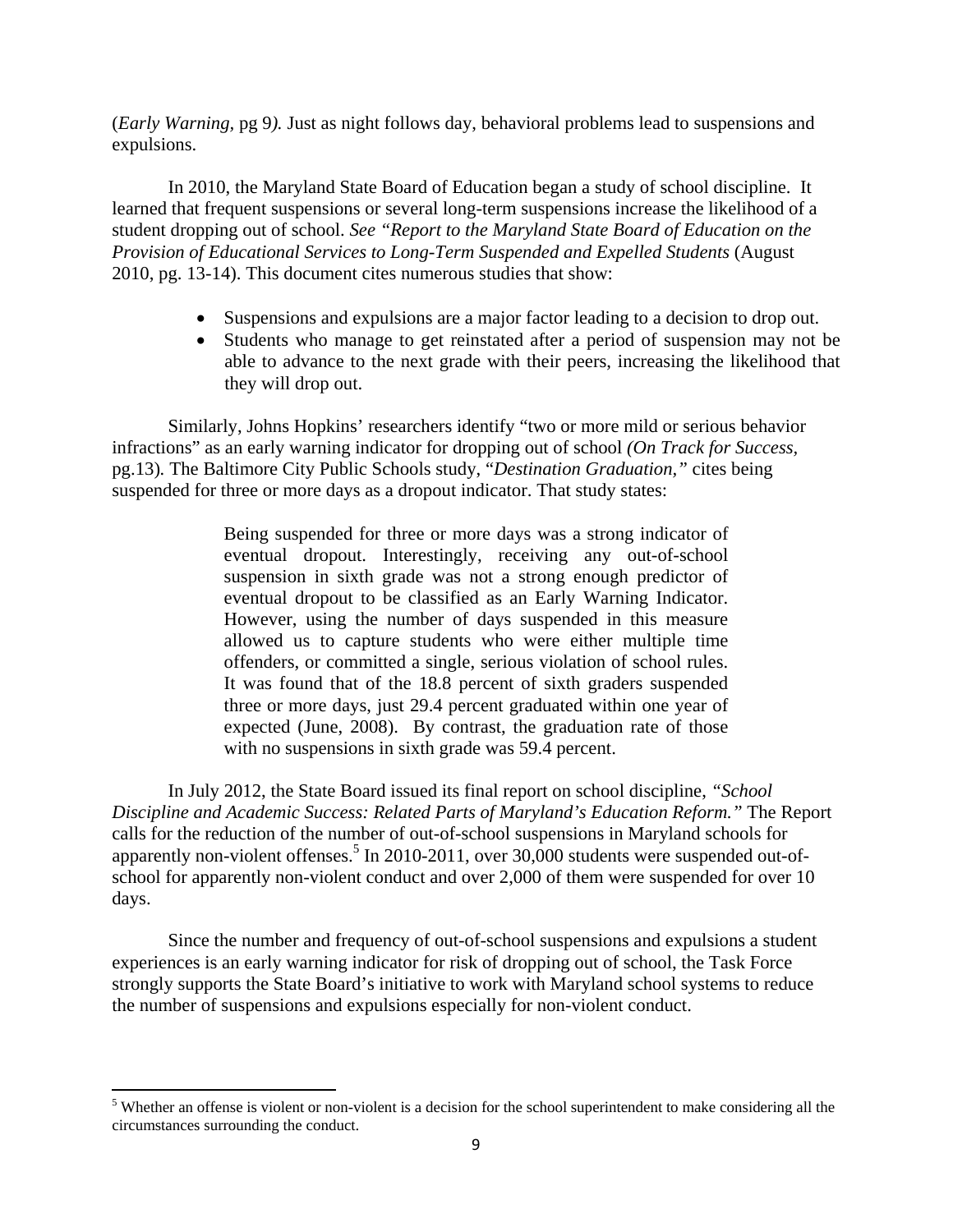#### **It is recommended that local school systems take a close look at the number of outof-school suspensions and seek ways, where appropriate, to reduce them.**

The State Board Report also called for school systems to provide at least minimum education services to all suspended or expelled students. This requirement, which is designed to keep those students connected to school and learning, is strongly supported by the Task Force.

 There is a connection between out-of-school suspensions and expulsions and the likelihood of being involved in the juvenile justice system. A ground-breaking study issued by the Council of State Governments and the Public Policy Research Institution in July 2011, based on a research study of the school population in Texas, reports that connection:

- The results of the first analysis demonstrated that when a student was suspended or expelled for a discretionary school disciplinary violation, this action nearly tripled (2.85 times) the likelihood of juvenile justice contact within the subsequent academic year. Further . . . each additional discretionary encounter increased further the likelihood of juvenile justice involvement.
- Specifically, for those students not disciplined or disciplined once between 7-12 grades, contact with the juvenile justice system was low. Twenty seven percent of students with 6-10 suspensions had involvement with juvenile justice and 46% of those with 11 or more suspensions had a very high level of contact with juvenile justice.

| Percent of Students (by Number of Discretionary Disciplinary Actions) |                             |             |             |             |
|-----------------------------------------------------------------------|-----------------------------|-------------|-------------|-------------|
| With Juvenile Justice Involvement during the Study Period             |                             |             |             |             |
|                                                                       | All Students in Study Group |             |             |             |
|                                                                       | 928,940                     |             |             |             |
|                                                                       |                             | $2 - 5$     | $6 - 10$    | 11 or more  |
| No Disciplinary                                                       | Minor                       | Repeat      | High        | Very High   |
| Action                                                                | Involvement                 | Involvement | Involvement | Involvement |
| 380,035                                                               | 122,112                     | 192,448     | 93,685      | 140,660     |
| $(41\%)$                                                              | $(13.1\%)$                  | $(20.7\%)$  | $(10\%)$    | $(15.2\%)$  |
| 2.4%                                                                  | 6.8%                        | 14.7%       | 27.3%       | 46.0%       |
| Percent with Juvenile Justice Contact                                 |                             |             |             |             |

The report recognizes that there "will always be some subset of students who cannot abide by school rules and need to be removed from the classroom" (pg. 72). While this is certainly the case, the number of children who cycle through the school disciplinary process should still be reduced.

The Task Force is especially supportive of the effort to reduce the number of out-ofschool suspensions and expulsions because of the disproportionate impact of suspensions and expulsions on minority students. As the Maryland State Board of Education reported, of the 66,955 students suspended in 2010-2011 (all suspensions, in and out-of-school), 57% (38,515) were African American. The disproportionate representation of minority students, particularly African-American males, in the population of suspended and expelled students is not a new finding. It was previously documented in the 2007 *Report of the Task Force on the Education of*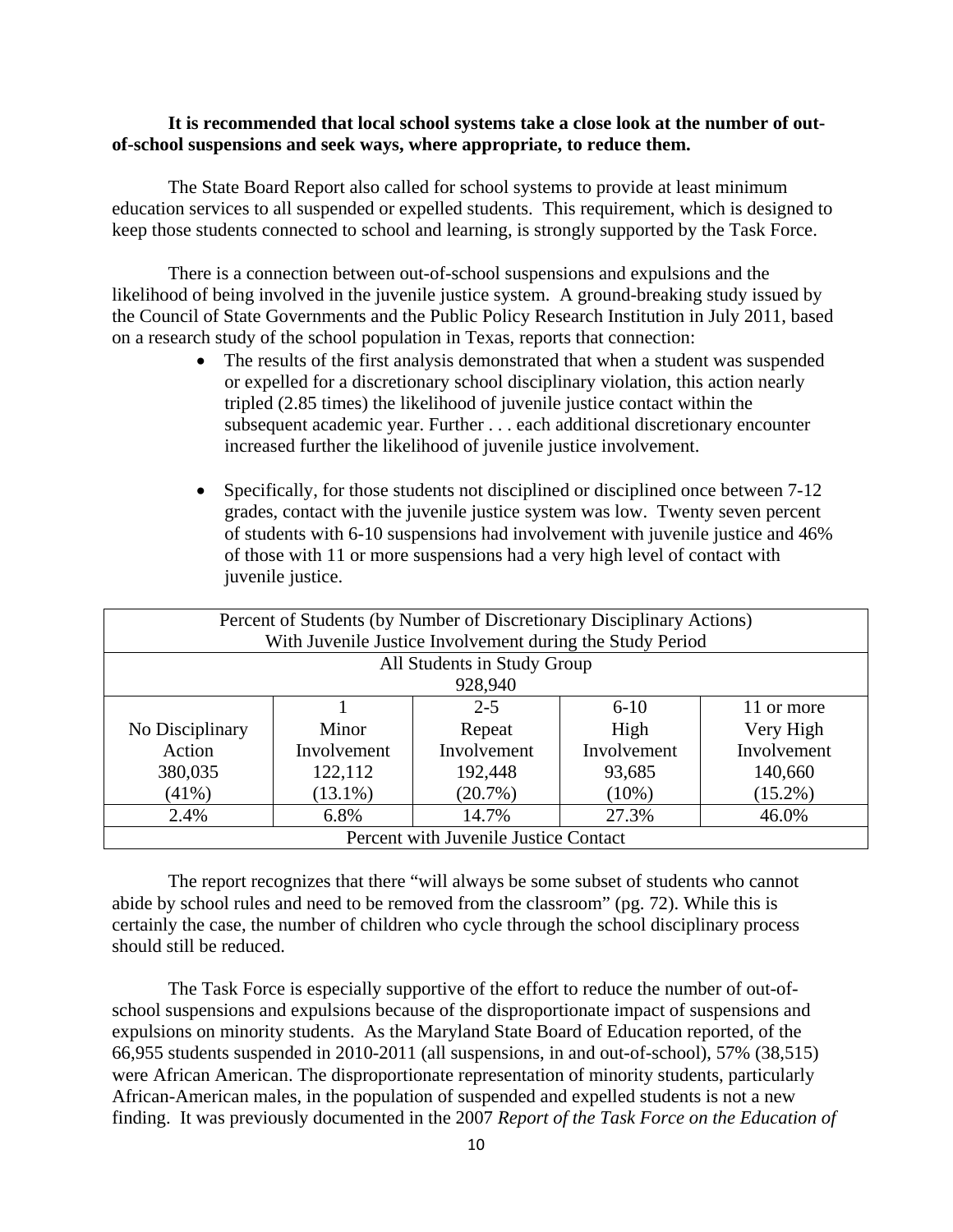*Maryland's African American Males.* As the State Board explained, that report relied, in part, on data from the 2004-05 school year, when African Americans comprised of 59% (42,293) of the 71,085 students suspended (all types of suspensions, in-school and out-of-school). The 2007 Task Force expounded on the implications of its findings:

> Twenty-five years of research show not just that African Americans are more often disciplined than White students, but that they're more harshly disciplined, too. And yet numerous studies investigating behavior, race, and discipline have yet to show that African-American students misbehave at a significantly higher rate than others, nor that their misbehavior is more serious. That is, no study to date has found differences in racial behavior sufficient to explain racial differences in school punishment.

> More and more, researchers are looking to institutional procedures such as those regarding discipline to explain the difference. Those procedures, they're finding, are fraught with an alarming degree of subjectivity and act more as a perpetuator of racial order than an objective arbiter of infraction and penalty. Discipline decisions are often colored by adults' perceptions of a student's appearance, neighborhood, family, and social background – all of which influence their perception of his behavior. In fact, in deciding punishment, the individual adult/student encounter often takes a back seat to racial and societal perceptions in general.

 Consider the following statistics from Maryland. It is known that a student who is suspended or expelled often is more likely to drop out of school. Statistics in Maryland seem to support the disproportionate impact of minorities. We know that 42.5% of Maryland students who dropped out of school end up in the juvenile justice system. We know that, in 2011, 85% of those in juvenile detention and 75% of those in juvenile commitment were minorities. We know that 57.2% of inmates in Maryland prisons are dropouts and that 70-75% of them are minorities.

The State Board is leading the effort to eliminate disproportionate impact by directing MSDE to create a statistical model to assess such impact in each school system.

**The Task Force joins the State Board and recommends that local school systems assess the impact of their discipline on minority students and reduce that impact if it is disproportionate.** 

#### *C. Chronic Absenteeism*

The relationship between long-term or frequent suspensions and chronic absenteeism is an obvious one. When a student is put out of school for long or frequent periods of time, he/she is absent and on the road to being chronically absent. $<sup>6</sup>$ </sup>

 $6$  There is no common definition of "chronically absent" in Maryland. Each school system adopts its own measure, usually between 10-20 days per year.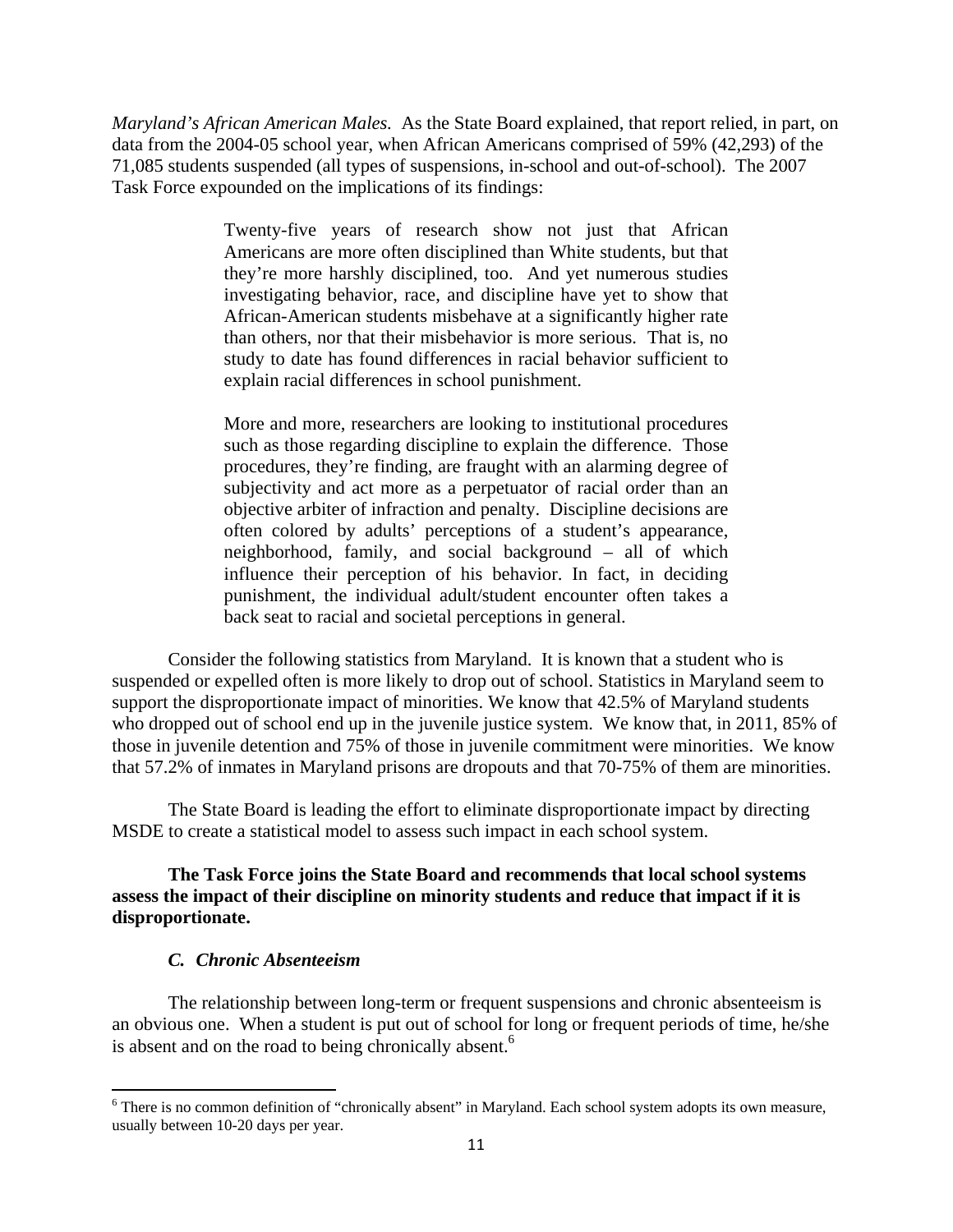Baltimore City Public Schools has focused extraordinary efforts on attendance research and addressing chronic absenteeism. It has found that chronic absenteeism, (absent more than 20 days a year) is a major factor in a student's failure to succeed academically. Baltimore City Public Schools has also identified chronic absenteeism as an early indicator for dropping out of school. "The probability of graduation drops from 70.0 percent of students with ten or fewer days absent in sixth grade to 28.6 percent for students who were chronically absent in sixth grade. In other words, the probability of graduation is nearly two and a half times better for a student with ten or fewer absences compared to a chronically absent student. As attendance rates fell, on-time graduation rates dropped as well, down to 13.2 percent for students missing 40 or more days."

 Other studies identify the same connections between chronic absenteeism and dropping out of school. For example, Balfanz & Byrnes (2012) from Johns Hopkins University studied attendance data from six states including Maryland. For five of the six states, the Report sets forth the percentage and number of chronically absent students:

| Спгоніс Абзеніссімні іхакемні і тус Віакем                                                                                                                                                     |                                   |                                  |  |  |
|------------------------------------------------------------------------------------------------------------------------------------------------------------------------------------------------|-----------------------------------|----------------------------------|--|--|
| <b>State</b>                                                                                                                                                                                   | <b>Percent Chronically Absent</b> | <b>Number Chronically Absent</b> |  |  |
| Oregon                                                                                                                                                                                         | 23% (2009-10)*                    | 129,190                          |  |  |
| Rhode Island                                                                                                                                                                                   | 18% (2010-11)**                   | 30,168                           |  |  |
| Maryland                                                                                                                                                                                       | $11\%$ (2010-11)***               | 85,188                           |  |  |
| Florida                                                                                                                                                                                        | 10% (2009-10)***                  | 302,382                          |  |  |
| Nebraska                                                                                                                                                                                       | 6% (2010-11)***                   | 18,100                           |  |  |
| *Missing 10% or more of enrolled school days ** Missing 10% of enrolled school days, for those<br>who attended at least 90 days ***Student absent 21 or more days – of those enrolled all year |                                   |                                  |  |  |

Chronic Absenteeism Rates in Five States

 This study highlights schools struggling with chronic absenteeism. "In Maryland, for instance, there are 58 elementary schools that have 50 or more chronically absent students; that is, two classrooms of students who miss more than a month of school a year. In high school, where chronic absenteeism is higher, there are 61 schools where 250 or more students are missing a month or more of school." (Balfanz and Byrnes, 2012, pg. 3).

 The link between chronic absenteeism and dropping out-of-school is a strong one. Indeed, "analyses of data from multiple states and school districts, many conducted in partnership between the Everyone Graduates Center at Johns Hopkins University and the National Governors Association, have consistently found chronic absenteeism to be among the strongest predictors of dropping out of high school, stronger even than suspensions, test scores,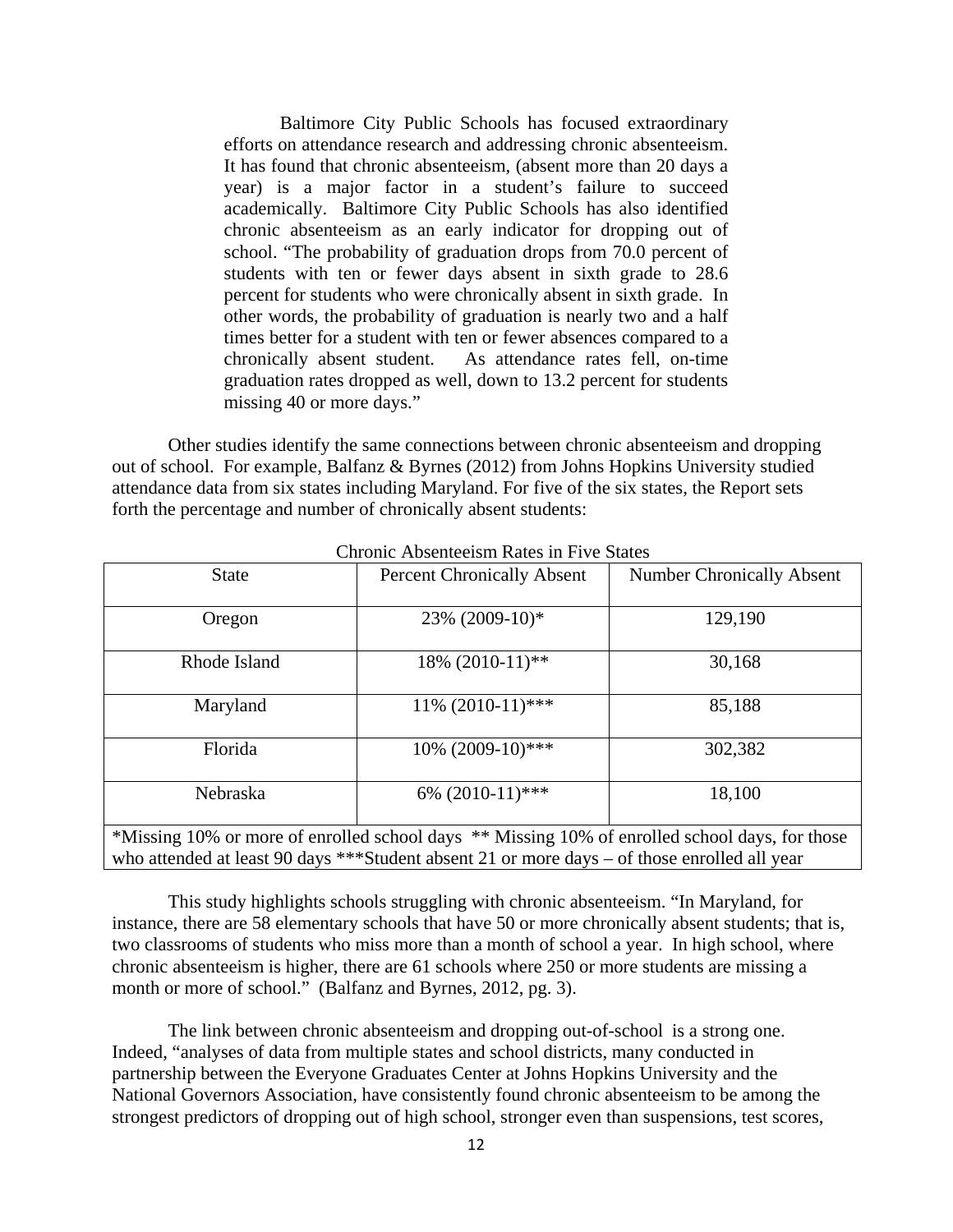and being overage for grade, after having controlled for student demographics and backgrounds." (Balfanz and Byrnes, 2012, pg. 25).

 Data from Rhode Island and New York City, among other locales, show that at least three-fourths of the students who become involved with the justice system have histories of chronic absenteeism.

**Based on this research, it is recommended that parents get their children to attend school every day. It is recommended that local school systems place more emphasis on students who are chronically absent and, if necessary, engage in strong efforts to get those students back in school.** 

#### **IV. Keeping Students in School**

Students will stay in school when it is clear that the school wants them to be there. Using early warning indictors to flag those students who may dropout in the future is one way to give students the sense that a school wants to keep them engaged and learning. Those schools will, among other things:

- start early to identify dropout risks and work to eliminate them;
- emphasize every day to parents and students why it is important for students to come to school;
- teach every student by the end of third grade to read proficiently; and
- find ways to reduce out-of-school suspensions and expulsions for non-violent offenses.

There are many programs that are designed to accomplish these goals. MSDE has compiled a list of dropout prevention programs in its *Dropout Prevention/School Completion Resource Guide.* In the 2012 legislative session, the General Assembly passed SB 362 which, in part, directed MSDE to "update this guide, synthesize the information, and analyze the effectiveness of local programs and services." The Task Force strongly supports that work, particularly the analysis of the effectiveness of local programs. Below are some examples of effective dropout prevention programs.

#### *A. Effective Programs in Maryland Public Schools*

#### **1. St. Mary's County Public Schools**

St. Mary's County Public Schools (SMCPS) has implemented a program that has reduced the dropout rate and kept students in school to learn. In 2009, after identifying what was preventing students from completing high school, SMCPS decided to shut down failed practices and promote new initiatives to support struggling students. That year, SMCPS closed an alternative learning program, zero-based the staff, and opened as a new academy called Fairlead. Its mission was to enroll 60 rising freshman students identified by their middle school teachers, counselors, and administrators as those most likely to drop out of high school. The Fairlead Academy provided those students with immersive, supported classrooms where they benefited from a 10-to1 student-to-teacher ratio. The classrooms were outfitted with cutting-edge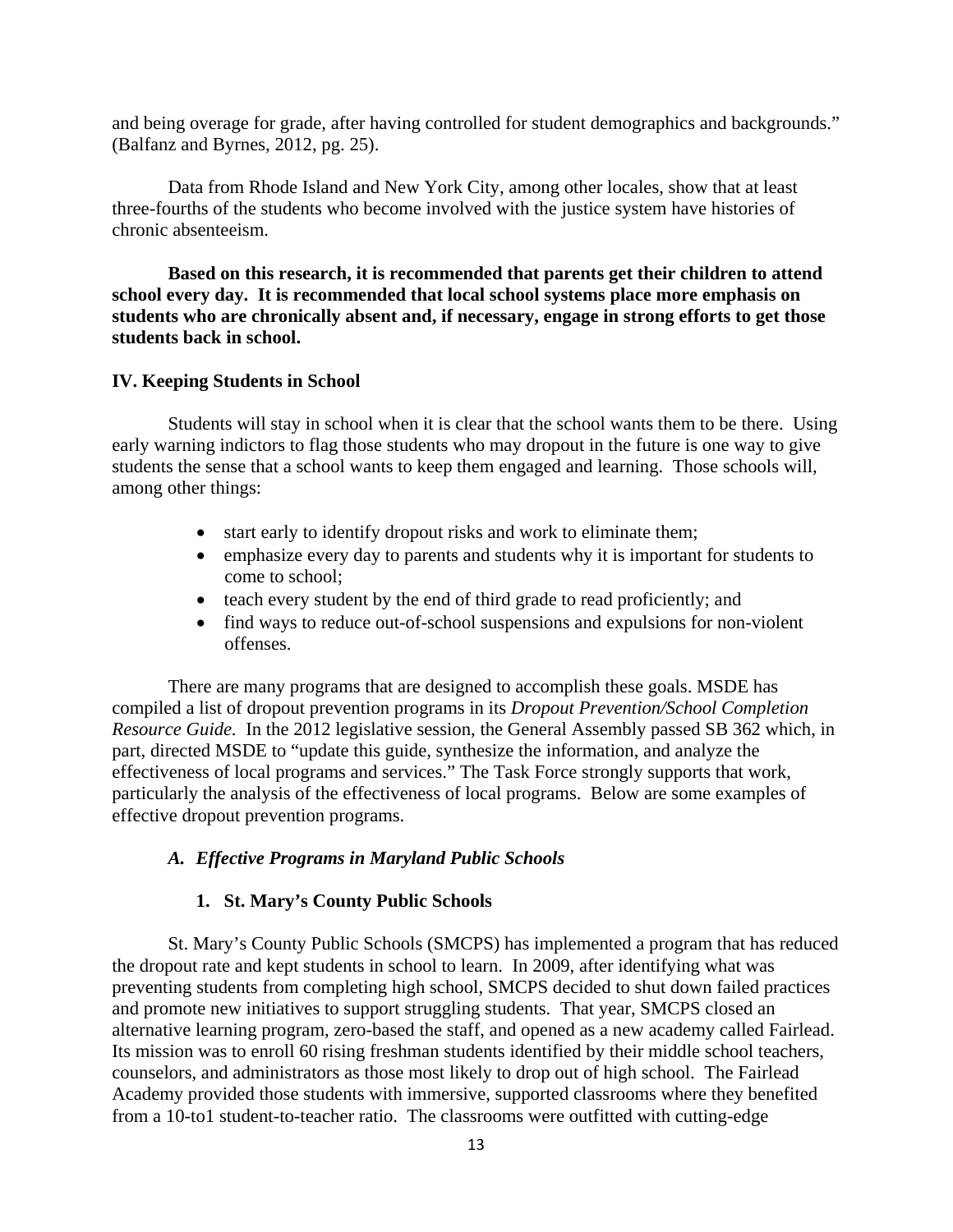instructional technologies and professional development was provided to the teachers to maximize its impact. A dedicated counselor worked with students and support services encircled the entire program. There was no magical secret ingredient to this program, just the unflagging belief that all children can and will learn and dedicated staff that refused to give up on kids. In June 2012, the inaugural cohort of the Fairlead Academy posted an 84% "4-Year Adjusted Cohort" graduation rate. When the remaining active students complete their requirements in 2013, the "5-Year Adjusted Cohort" graduation rate will be 90%. Each year SMCPS has added another cohort to the Fairlead Academy and it now serves over 200 students.

Additionally, SMCPS recently entered into a partnership with America's Promise Alliance and Apex Learning® to provide comprehensive digital curriculum to students at all high schools. Over the course of an anticipated three-year partnership, SMCPS will implement programs for remediation, credit recovery, unit recovery, supplemental courses, Advanced Placement, and summer school. The program at each of the high schools includes a dedicated teacher running a resource room each period of the day where students can complete work, receive tutoring, and monitor their graduation plan. SMCPS is extending the instructional day for students who need additional assistance by running the program four days a week, providing a dedicated computer lab staffed by a certificated math, science, social studies, and English teacher. Transportation is available for students as well.

Fairlead and APEX are just two bright stars in the constellation of achievements garnered by the class of 2012. As a group, they have posted an 89.2% "4-Year Adjusted Cohort" graduation rate – the highest rate ever recorded in St. Mary's County and 5.5% higher than the previous year's rate. As Dr. Michael Martirano, Superintendent and member of this Task Force explains, "for the teachers and support staff working in the schools, interacting daily with students, tirelessly supporting their work, and persistently driving our school system forward, this is the greatest validation that what we are doing is working for all of the students of St. Mary's County Public Schools."

# **2. Washington County Public Schools**

Another school system in Maryland, Washington County Public Schools, has adopted the philosophy that it should not be easy for a student to drop out of school. Superintendent Clayton Wilcox says that, even as they work to keep students, those who drop out are warmly welcomed back. "It's not easy to drop out. We're going to hound you. Classroom teachers are going to talk to you. Principals are going to talk to you. The guidance counselor is going to talk to you. We don't make it easy."<sup>7</sup>

Washington County Public Schools employs intervention specialists to work with dropouts to bring them back to school. When they return, the school system offers e-learning classes for credit recovery, evening classes, and a family center where pregnant teens and student parents can attend class. Student attendance and performance data are carefully tracked to identify early, any students at risk. Intervention specialists develop relationships with these students, doing everything from visiting homes to helping them connect with community mental health services.

 <sup>7</sup> http://www.msnbc.msn.com/id/46781695/ns/us-news-life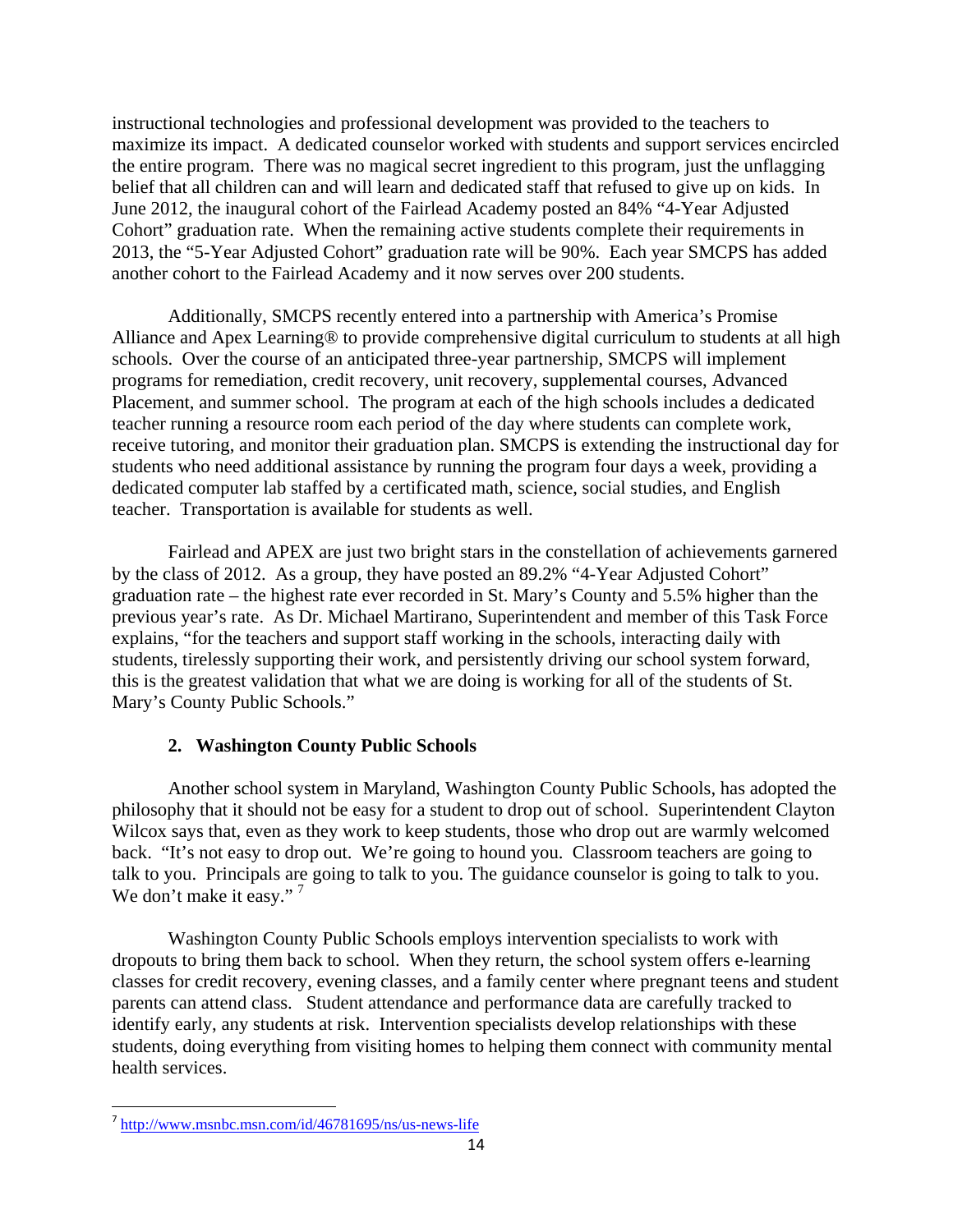As a result of this effort, Washington County Public Schools has a 90.4% graduation rate compared to Maryland's statewide graduation rate of 82.8% for the 2011 cohort.

## **3. Baltimore City Public Schools**

In Baltimore City beginning in 2010, juvenile arrests dropped and student graduation rates increased. Dr. Andres Alonso, the school system's CEO, sees a connection between those two facts. He attributes the reduction in dropouts and juvenile arrests to "closer working relationships among agencies that interact with city youths, including police, the school system, juvenile services, and the health department that try to surround at-risk youth with services to keep them out of trouble and off the streets." <sup>8</sup>

The school system works with the health department through a program called Operation Safe Kids to identify youth who are most at risk for committing violence or becoming the victims of violence.<sup>9</sup> Operation Safe Kids deploys caseworkers to work with the students and their families. Launched in 2002, working with about 350 high risk youth, the Program provides enhanced services such as:  $10$ 

- Employment: An Employment Counselor from the Mayor's Office of Employment Development is funded to provide employability and life skills training and to connect youth to summer, after-school, and permanent employment or training and apprenticeship programs that prepare youth for careers.
- Education: An Education Coordinator provides improved educational coordination to clients, particularly those who are overage or chronically truant, in order to ensure youth are in appropriate school placements, prevent disciplinary removals, reduce delinquent behavior, and improve school performance. This individual works closely with the school system and alternative schools.
- Family: The program offers parent groups to provide support and an outlet to share concerns and obtain information related to services for which their child may be eligible.
- Extracurricular Activities: The program sponsors trips and special events to promote positive team building and social skills development.

 Baltimore City implemented this multi-pronged approach to reducing youth violence in 2004. The data show that the strategies are working to reduce violence, in part, by keeping students in school (Brash, 2004).

 <sup>8</sup> *In Baltimore More Time Means Less Juvenile Crime,* http://articles.baltimoresun.com/2010-11-13/news/bs-cidropout-and-crime-rate-20101113\_1\_juvenile-crime-dropout-rate-ceo-andr-s-alonso

<sup>&</sup>lt;sup>9</sup> Juvenile Violence in Baltimore Counties to Decline, http://articles.baltimoresun.com/2012-01-09/news/bs-md-cijuvenile-crime-reductions-20120109\_1\_juvenile-violence-juvenile-services-juvenile-justice-system

<sup>10</sup> http://www.baltimorehealth.org/operationsafekids.html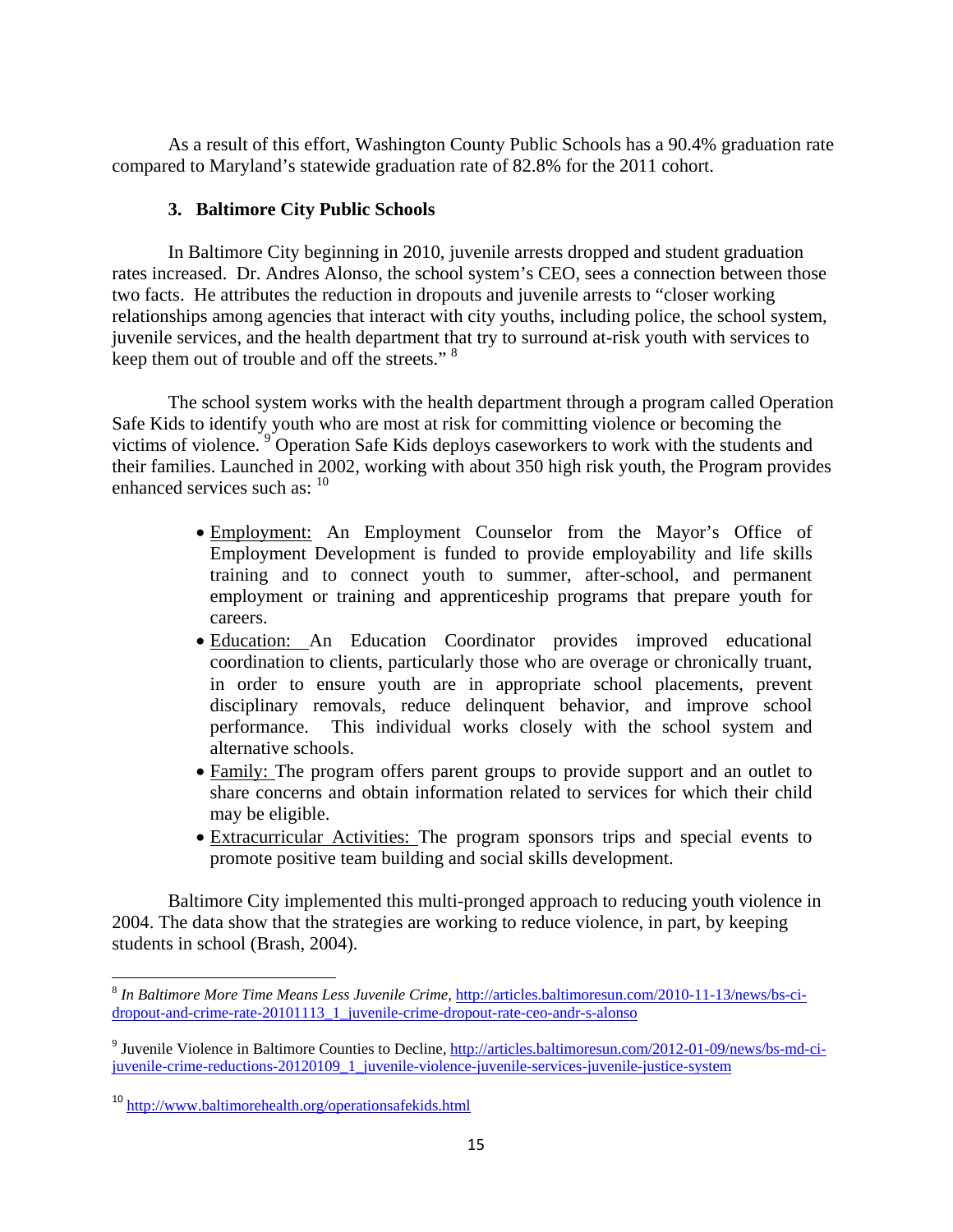**It is recommended that every school system to re-examine how dollars are invested in dropout prevention and address the following:** 

- **Track dropout reduction statistics**
- **Compare reduction numbers to financial investment on education**
- **Identify and adopt more successful programs**

## *B. Vocational Education*

One of the ways that was discussed to keep students in school was career and technical education opportunities for students who have early warning indicators for dropping out. Some task force members expressed nostalgia for the old vo-tech programs offering basic skills training. Due to the advances in technology, however, even basic career and technical education courses require higher level skills. According to Katherine Oliver, Assistant State Superintendent, Division of Career and College Readiness, at MSDE:

> The old vocational education programs which taught simple procedural operations is no longer a viable educational approach to an entry level position that is self, let alone, family supporting. For example, the  $21^{st}$  century auto technician (yesterday's auto mechanic), must understand the mathematics and science that undergird the technology that runs today's automobiles and requires considerable post-high school training. No auto dealer allows a high school auto tech student access to the high performance computers and systems that power today's cars until that student has 18-24 months of training and experience beyond high school.

> The old vocational education programs could certainly provide an in-school activity for students but would offer little in terms on the "value-added" of today's career and technical education. This value-added includes the application and extension of mathematics and literacy so that students are ready for the postsecondary education/training that most jobs now require, as well as the technical education needed to earn the industry certifications that document readiness for entry into  $21<sup>st</sup>$  century occupations.

For at-risk students in our high schools, Ms. Oliver advocates enhanced career guidance and other support services to help them succeed. She adds, "as an aside, the lack of these supports in the criminal justice system are what contribute mightily to the failure rates of well-trained inmates once they leave the institutions."

 Due to the fact that so many dropouts say they leave school because of "lack of interest," that the task force agrees that enhancing the career and technical education opportunities would increase student interest in school. For example, Montgomery County Public Schools has a well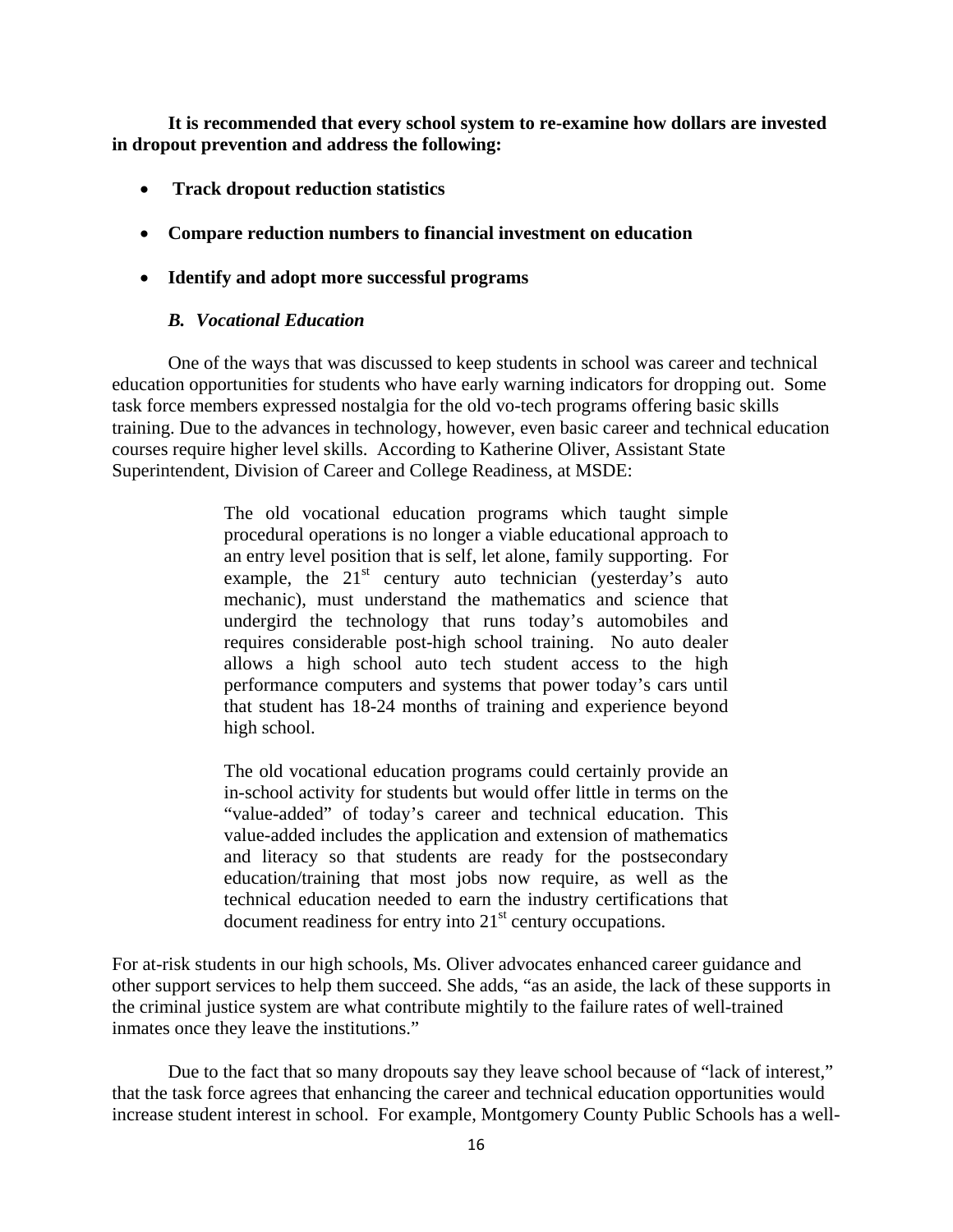regarded vocational education program at the Thomas Edison High School of Technology in Wheaton. Edison is a public vocational/technical high school that has a range of programs such as automotive technology, design and computer-based technology, building and construction technology, hospitality, and medical services. It provides practical experience to students who want an alternative to the regular high school curriculum. Students apply to Edison and, if accepted, attend the vocational/technical program for a part of the school day and attend their regular school program for the remainder of the day. The option of vocational education is extremely important for students who are interested in a hands-on and career-driven curriculum and helps to keep non-traditional students in school.

Another option that may be viable for our at-risk students is a Career Research and Development (CRD) program that offers students individualized on-the-job preparation after the completion of two in-school courses where students assess work interests, explore careers, and learn job seeking and job keeping skills. The work-based learning placement (overseen by a school system work-based learning coordinator) sometimes involves lower skill positions. Some school systems use this approach for students with an IEP. Traditionally, CRD has been for students with career interests for which there is no appropriate career/technical education (CTE) program of study – or when a CTE program of study is oversubscribed. According to Ms. Oliver, Howard County Public Schools does an excellent job with CRD and Baltimore County Public Schools has an extensive program as well. She concluded with an admonition that is worth remembering every day:

> "CTE that prepares students for success in the knowledge economy should be open to any student. Some students just demand more support than others. We need to have high expectations for every student and provide the resources needed to help students achieve them. It's an injustice to sort kids at the high school level based on our perceptions of what they may not be able to do. I do think many of the youth and adults that are subject of the task force are the victims of society's low expectations for them."

#### **It is recommended that MSDE and the local school systems explore vocational education options for those students identified on the dropout track.**

#### **V. Diverting Dropouts From The Path to Prison**

Even if Maryland reduces its dropout rate by implementing strong dropout prevention programs, there will always be some students who will drop out of school. When a student intends to drop out, each school is required to conduct an exit interview (see COMAR 13A.08.01.07 (E)). This is the school's last opportunity to reach out to the student and, at the very least, provide him/her with an explanation of the ways the student can complete his/her education. One of the most obvious is the GED. Yet, there are barriers that may make it difficult to obtain a GED. They include the cost of the test which will soon increase from \$45.00 to \$120.00 when the GED becomes a computer-based test. DLLR is seeking resources to mitigate the burden of the cost of computer based testing when it becomes the sole option for GED testing.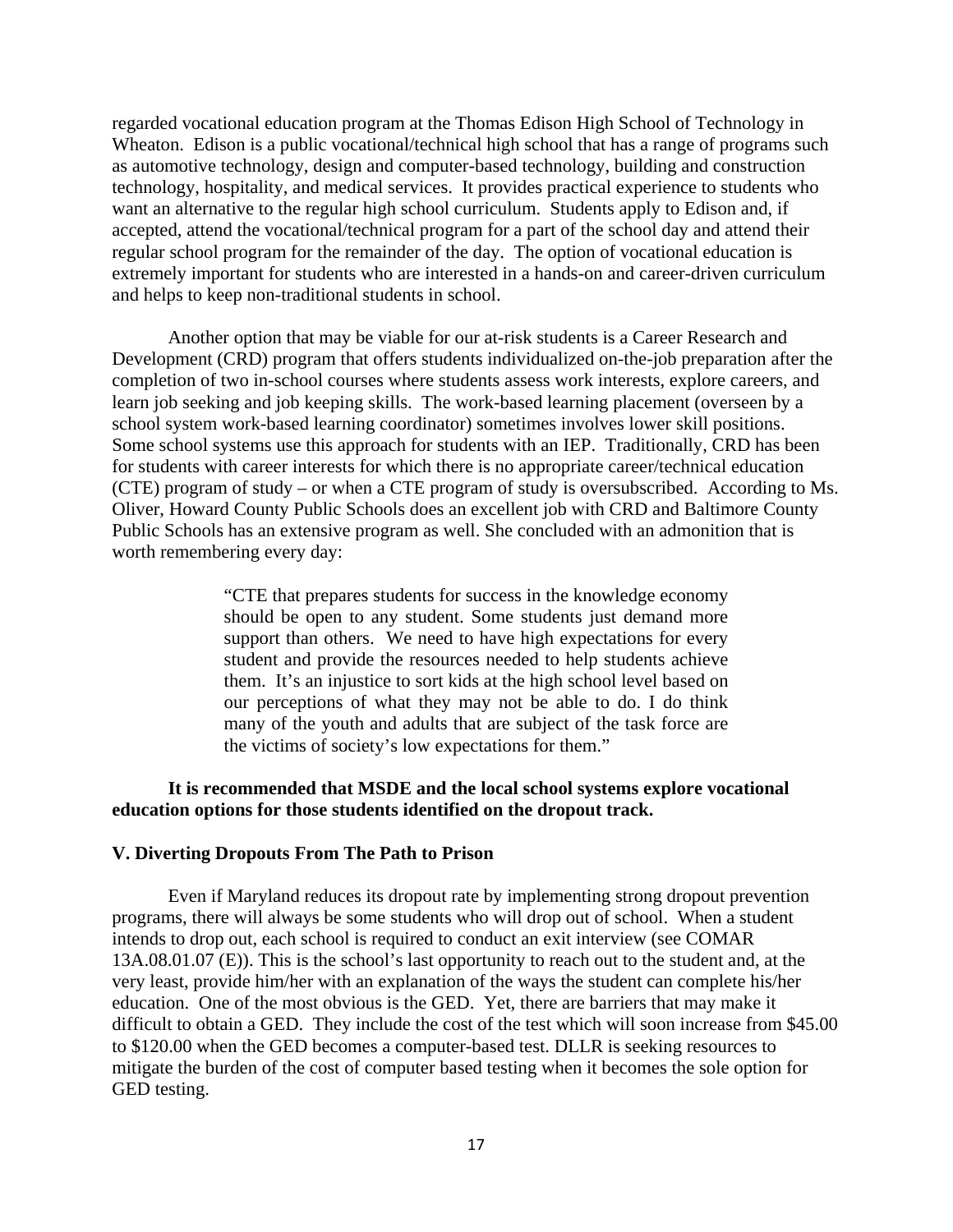Other barriers exist as well. Specifically, in Maryland, when an examinee submits an application for the GED exam, he or she must provide a current form of identification, which can include an official Maryland driver's license, learner's permit, official Maryland ID Card issued by the Motor Vehicle Administration (MVA), or a current Active Duty Military ID card. However, applicants may submit other forms of identification if they meet the criteria established by the National GED Testing Service. If the applicant is 18 years or younger, the application must also include written verification of school withdrawal. By requiring a valid identification, Maryland GED testing centers are able to ensure non-fraudulent examinations, that the examinee has reached the minimum age, and that the examinee is a resident of the state.

 Low-income populations may have difficulty obtaining these types of identification. A learner's permit in Maryland costs applicants \$50.00 for a new permit or \$30.00 for a replacement. A driver's license costs applicants between \$20.00 and \$45.00, depending on whether the license is new, a replacement, or needs corrections. To obtain a license, it would cost an applicant a minimum of \$70.00.

One possible solution to alleviate the economic pressures of the GED is to allow alternate forms of identification. The GED Testing Service now allows alternative forms of identification. Allowing low-income individuals to obtain low cost identification cards could also help those without current identification to obtain one. Obtaining a Maryland Identification Card at \$15-20 is one such option.

Undocumented individuals who apply to take the exam may face an additional barrier. The application for the GED in Maryland requests a social security number. Those without a social security number are directed to the GED Testing Service Office of Maryland for alternative procedures. According to that office, people without a social security number can apply to the testing service for a registration number.

Maryland could adopt measures to make access to GED easier for those who were not born in this country. For example, Texas and California permit identification from other countries as valid forms of identification for the purposes of taking the GED. In both states, so long as the individual is able to prove state residency through a bill with a street address within the State, a form of photo identification issued by a foreign county is permissible for acceptance to the examination. These types of identification include a valid current identification card or passport. By accepting these types of identification and not limiting the acceptable forms to those issued through the MVA, the GED would be accessible to a larger population, including low-income individuals and undocumented applicants.

#### **It is recommended that DLLR develop a plan to increase access to the GED for all populations.**

#### **VI. Diverting Juvenile Offenders from the Path to Adult Prison**

When a dropout enters the juvenile justice system, the long-term consequences are forthcoming. A recent 10-year study of 100,000 juvenile offenders in the United States concluded that students in the juvenile justice system are three times more likely to end up in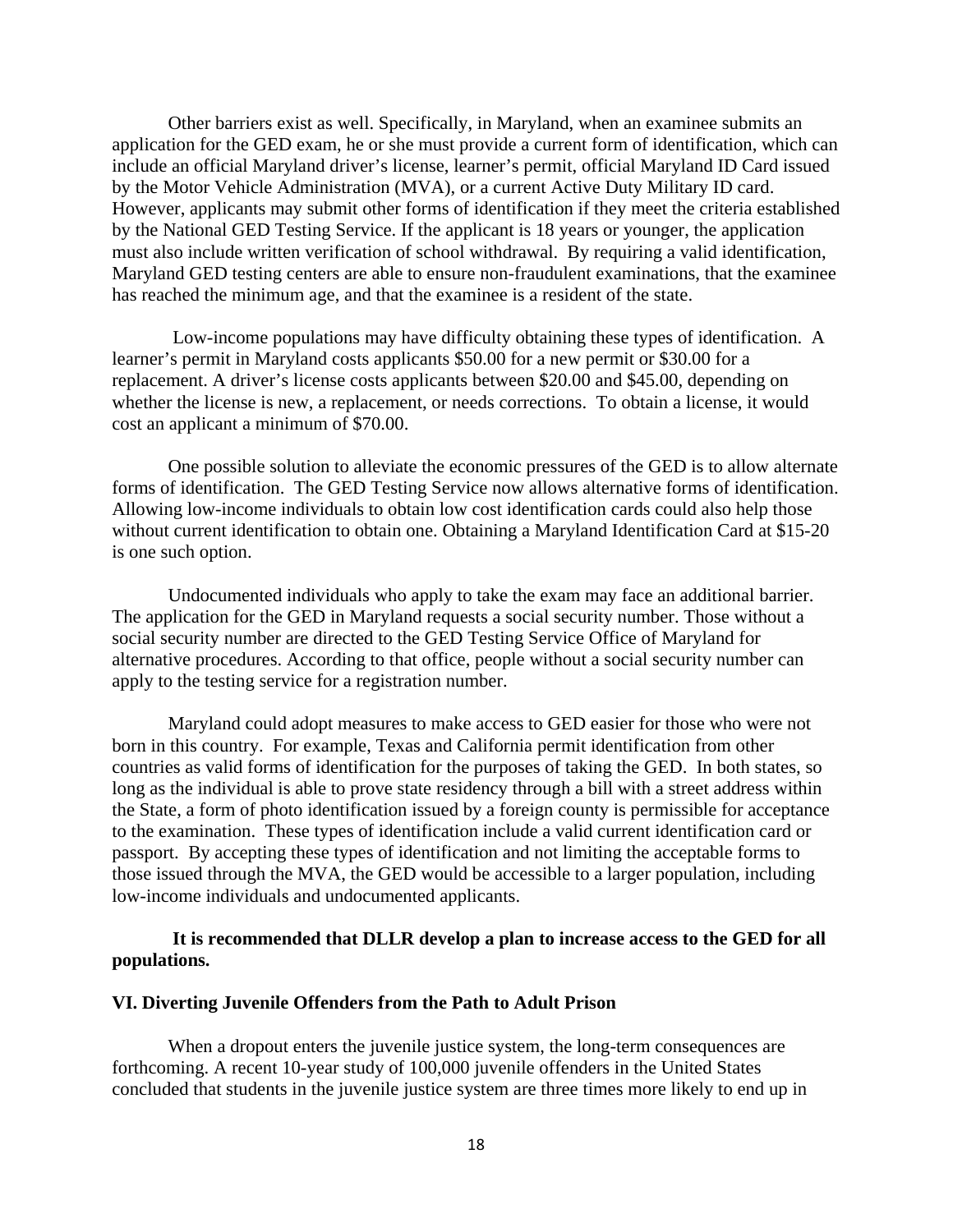adult prison than students who were never a part of the juvenile justice system (Aizer and Doyle, 2011). That is a statistic that compels some action.

An essential way to stem the tide of students dropping out once an individual has become involved in the justice system is to provide appropriate educational services no matter where the juvenile offender is housed. For example, the Montgomery County Correctional Facility (MCCF) provides a model of how to create an excellent educational program within a jail setting that gives options to youthful offenders who are pursuing their high school diploma, GED, and even college level courses. Montgomery County Public Schools provides regular and special education to students at MCCF. This enables students who are 21 years old and younger to continue their education and take many of the same classes they would take at their home school. When they are released from the jail, they can return to their home school without interruption and with a transcript in hand so they can continue in the same classes. This ease of transition helps students stay on track to graduate and limits interruption in their schooling.

The Maryland State Department of Education has now assumed the task of providing educational services in 9 of the 14 residential programs operated by DJS. With MSDE providing the educational programs, there remains a strong connection to the Maryland curriculum and the programs that exist in the local school system. Such programs provide an opportunity for students to stay connected with school. They also allow individuals to reconnect with school if they have dropped out prior to their detention. Educational services provided to youth under DJS supervision include the following:  $11$ 

- **Education**  As part of a youth's aftercare plan, DJS Case Managers create "transition plans" to help a youth returning to the community transition back to their local community school. A transition plan is developed with the help of local school officials and teachers and focuses on ways to bring a youth back into the educational environment with as little disruption as possible. Once a youth returns to the community and is reenrolled in his or her local school, DJS Case Managers track the youth's attendance and progress at the school through the Spotlight on Schools Program.
- **Job-Readiness**  More than just learning the skills of a specific trade, DJS youth reentering the community often must learn basic job skills. These skills include workplace etiquette, proper attire and behavior, and developing positive workplace habits. DJS Case Managers are able to incorporate job-readiness training into aftercare plans in order to give DJS youth the best chance to not only find a job but keep it.
- **Employment**  DJS Case Managers often incorporate vocational training or access to employment opportunities in aftercare planning for DJS youth. There are many programs throughout Maryland that offer training and pre-apprenticeships for various disciplines such as plumbing, electrical, carpentry, food handling and service, construction and basic computer skills. In addition to providing training, these youth job-oriented programs will help youth find jobs in their respective discipline

<sup>&</sup>lt;sup>11</sup> http://www.djs.state.md.us/education-jobs.asp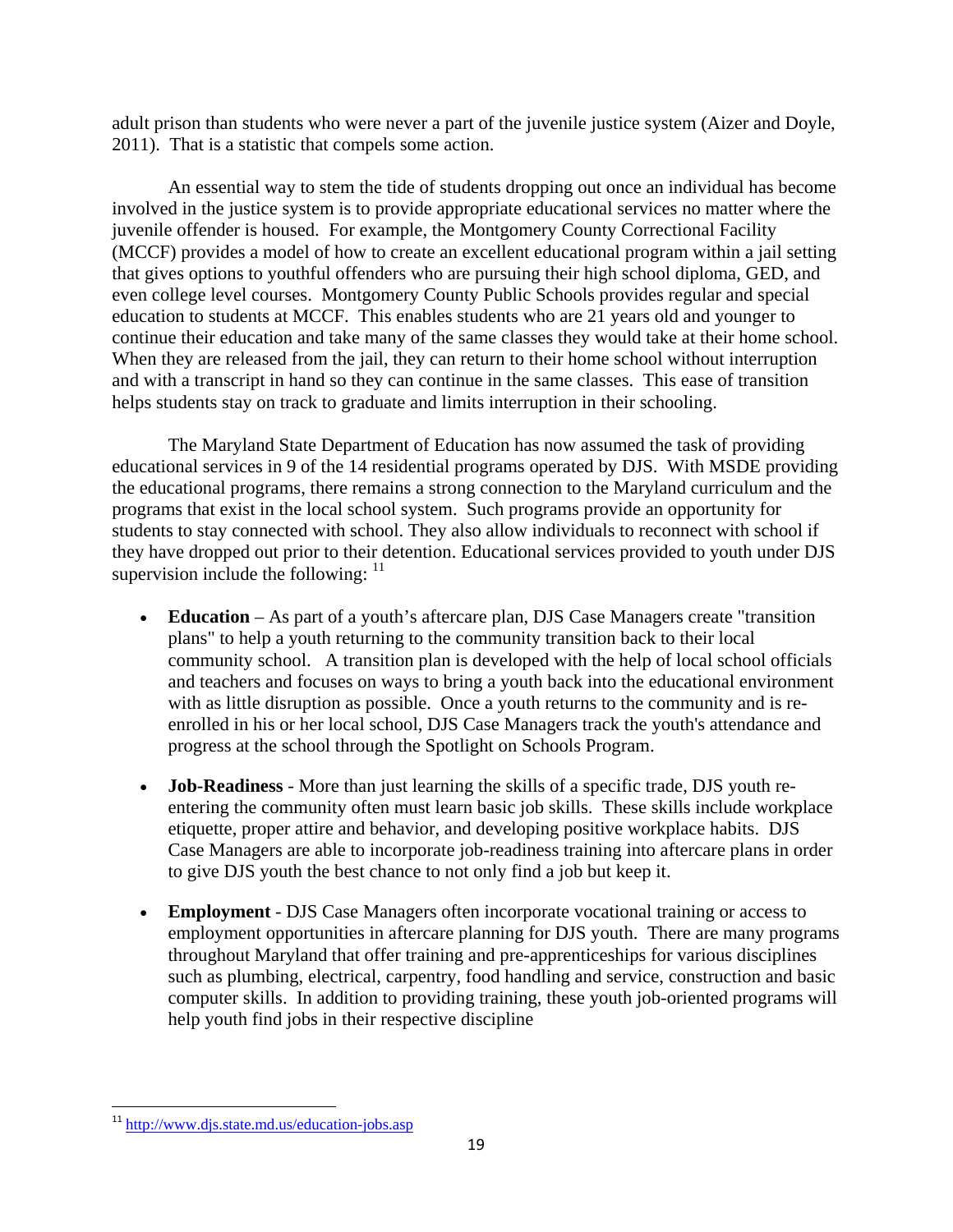**It is recommended that the local school systems, the Department of Juvenile Services, and the Maryland State Department of Education continue to improve current practices within the coordination of services to the students in the juvenile justice system to improve their chances to graduate college, become career ready, and exit the prison pipeline.** 

 Indeed, all those agencies should be helping students in the juvenile justice system to return to school. When a student enters the juvenile justice system, however, the data collection rules in place at MSDE seem to have an unintended consequence. It appears that school systems withdraw those students from their enrollment rolls. Thus, when the student is ready to return to school, he/she must re-enroll. Getting all the enrollment paperwork in place and scheduling the intake meeting delays re-enrollment and results in more days out of school.

#### **The Task Force recommends that DJS work with MSDE to allow these students to be enrolled in school immediately and thereafter complete all the required paperwork.**

#### **VII. Increasing Education Opportunities for Those in the Adult Prison System**

Maryland is a State that is focused on the value of education. Investment in education is a priority because there is a value in an educated populace and a skilled workforce who do jobs that Maryland businesses need done. It is also important to provide these same educational opportunities for adults who are incarcerated.

 Indeed in 2006, the Governor's Office of Crime Control and Prevention, along with others, touted the value of education programs in prison in "*College for the Incarcerated: Funding Alternatives for Maryland Post-Secondary Correctional Education."* They reviewed the research and literature on the topic and, not surprisingly, found that investing in the education of incarcerated individuals yields strong returns. The Report reflects some of that return on investment:

- A 2004 study conducted at UCLA postulates that every \$1 million spent on correctional education prevents close to 600 crimes.
- A 2001 study conducted by the Correctional Education Association of 3,000 prisoners in Maryland, Minnesota, and Ohio showed a 29% decrease in reincarceration rates for those who participated in post-secondary correctional education.
- Drop in recidivism rates saves taxpayers approximately \$24,000,000.
- Rate of return on every correctional education dollar spent is approximately 200%.

Those same points remain relevant today. For those who are in prison, educational opportunity is the path to avert future returns to prison. High on our list of educational opportunities are adult literacy programs and the GED program. The Montgomery County Correction Facility is again a good example. It has an adult education program including adult basic education classes and GED-level classes so students have a choice whether they want to pursue a high school diploma or GED. Beyond high school level course work, MCCF collaborates with Montgomery College to provide workforce-related certificate classes. In the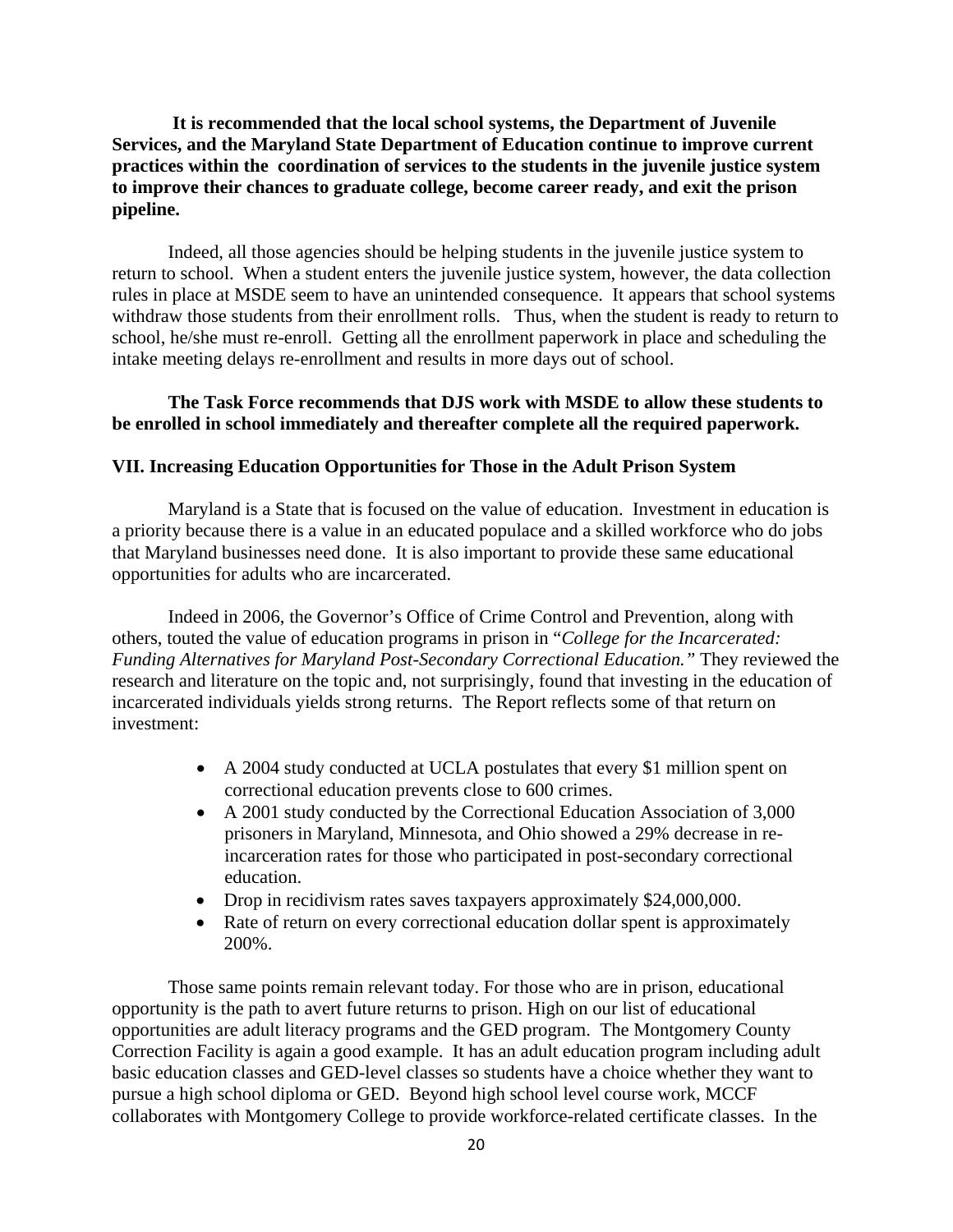coming year, credit classes and academic counseling will be added to provide a bridge to college for the students.

## *A. Adult Literacy in Prison*

Before anyone can obtain a GED, he/she must be able to read and write. Maryland's adult literacy programs, administered by the Department of Labor, Licensing, and Regulation, are designed to help adults become literate and complete secondary school education. In fiscal year 2012, DLLR provided educational services to 8,023 inmates with a budget of approximately \$9.33 million. The Maryland Correctional Education Academic Programs, through DLLR, offers a full learning continuum for students. Instruction is provided to inmates from the beginning levels of instruction in mathematics, reading, and writing to high school completion. Classes are organized into six different instructional levels based on student skill levels. The following are descriptions of the individual courses skill level requirements and curriculum.

## **Beginning Literacy**

Students who have no or very minimal skills begin at this level. Their skills are developed to the equivalent of a second grade student. Class instruction includes learning the skills of new readers and very basic math skills of addition and subtraction. Writing is at the sentence level.

#### **Basic**

Students who have developed beginning level skill continue to develop reading, math, and writing skills. At this level students are able to do addition, subtraction, multiplication, and easy division. Phonic and decoding skills are learned in Reading. Writing focuses on writing multiple sentences about the same topic. Their skill level is equivalent to second and third grade level skills.

#### **Intermediate Low**

Students at this level are learning the skills equivalent to grades four and five. Skills and knowledge developed allow students to read a variety of materials, such as newspapers. Writing a paragraph is learned. Math skills include fractions and beginning decimals.

#### **Intermediate High**

Students at this level are learning the skills of the equivalent to grades six through eight. Skills continue to be developed and the knowledge and skills allow the student to read, compute, and write efficient enough to enter a high school level curriculum. Writing a simple essay is learned. Reading skills build on critical reading and comprehensive skills. Math refines decimals and begins geometry.

# **Adult Secondary Education Low**

Students at this level are beginning to prepare for the GED Test and have the skills equivalent to a ninth to tenth grade student. Social Studies and Science are introduced as a skill area emphasis. Writing a specialized essay to persuade or prove a point is learned. Students are introduced to algebra, higher level geometry, and basic probability.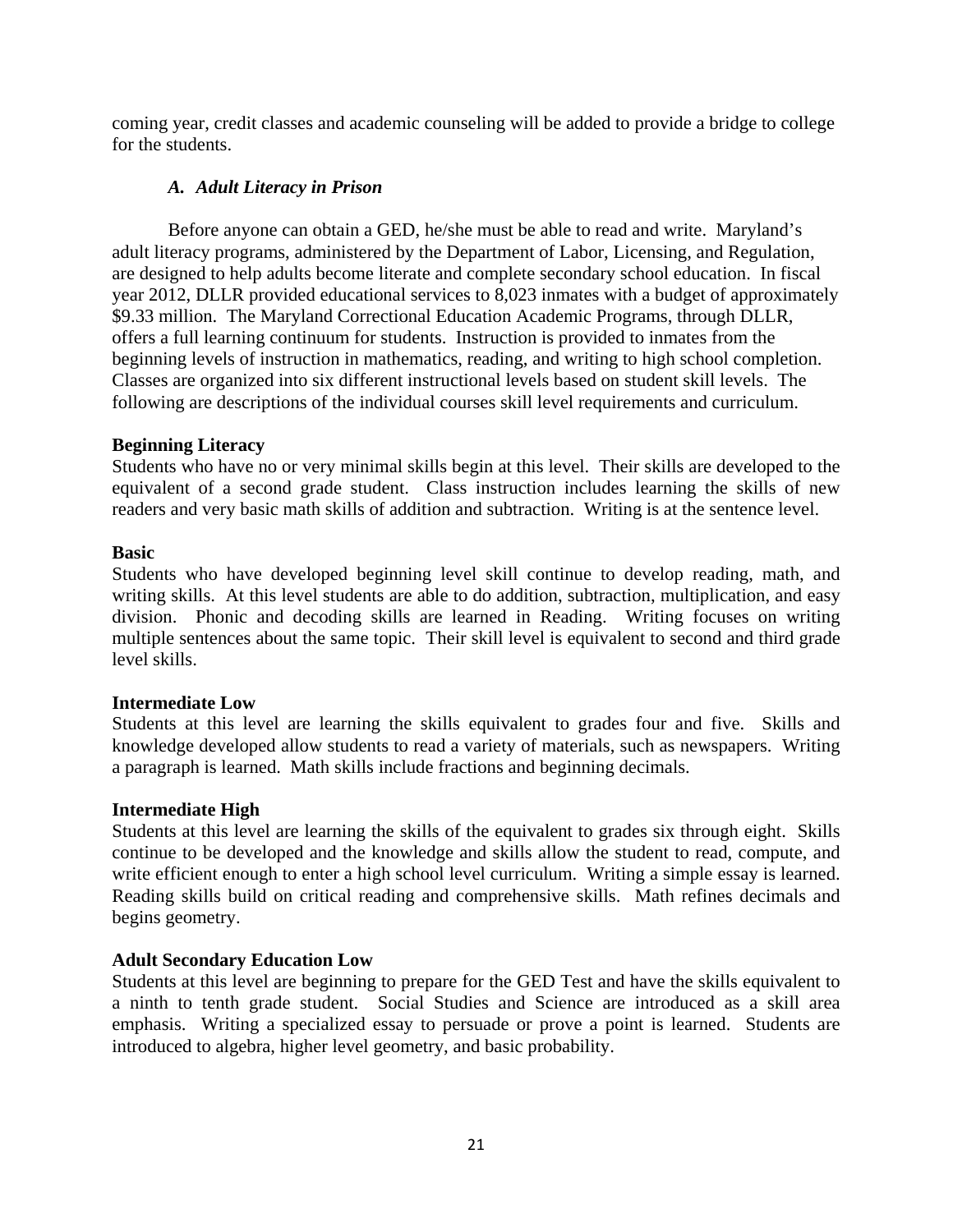#### **Adult Secondary Education High**

Students at this level are preparing to take the GED Test. Skills are being refined and the knowledge and skills of eleventh to twelfth grade are included at this level. The content areas of Social Studies and Science are refined. Reading in the content areas is the set of skills refined. Writing a research paper is learned. Higher level mathematics is taught including statistics and probability, integers, exponents, and move advance algebra. The content is designed to meet the state standards for graduation.

#### **English as a Second Language (ESL)**

Instruction is provided as needed for those whose native language is not English. ESL classes help students develop speaking, listening, reading, writing, and grammar skills necessary to communicate English effectively within their workplaces, communities, and families.

#### *B. GED Programs in Prison*

In Maryland, passing the GED allows any person to receive a Maryland High School Diploma. GED programs in prison are critical to helping an inmate succeed when he/she is released from prison. GED programs in prisons seem to be underutilized. Consider the following: it is estimated that there are 12,255 inmates who are high school dropouts in Maryland's prison system, and GED completions in the adult prison population per year from 2007 to 2011 only ranged from 696 to 725.

| <b>GED</b> Completions |
|------------------------|
| $FY$ 07 – 696          |
| $FY$ 08 $-725$         |
| $FY$ 09 – 678          |
| $FY 10 - 704$          |
| $FY 11 - 702$          |

#### **GOAL: Increase the number of GED completions by at least 10% by 2015.**

 There may be a financial barrier to increasing the number of GED completers. It costs Maryland taxpayers \$34,842 per inmate and over \$400 million per year to incarcerate just those 12,255 inmates who were dropouts. The research shows that recidivism rates of GED completers are about 10-20% lower than the recidivism rate of those who do not obtain their GED.<sup>12</sup> If only 10% of the 702 inmates receiving a GED in Maryland prisons in 2011 do not return to prison, the prison system saves \$2.3 million which could be reinvested to expand the GED program. There is significant research that shows lower recidivism rates for those who obtain some level of education in prison. It is likely that increased levels of education increase the likelihood of employability. In Baltimore City alone, over 9,000 inmates are released from prison per year.

<sup>&</sup>lt;sup>12</sup> Hendricks, Hendricks, and Kaufman, *Literacy, Criminal Activity, and Recidivism*, *http://www.americanreadingforum.org/yearbook/yearbooks/01\_yearbook/html/12\_Hendricks.htm* 

Mentor, *GED Programs in Prison,* http://kenmentor.com/papers/ged.htm National Center for Study of Adult Learning and Literacy, *Is the GED Valuable to Those Who Pass It,* 

*http://www.ncsall.net/index.html@id=648.html* 

Ornisky, *The GED Test: Low Cost Solutions to Reducing Recidivism, http://www.passged.com/educators/articles/41-Reducing-Recedivism-with-The-GED.php*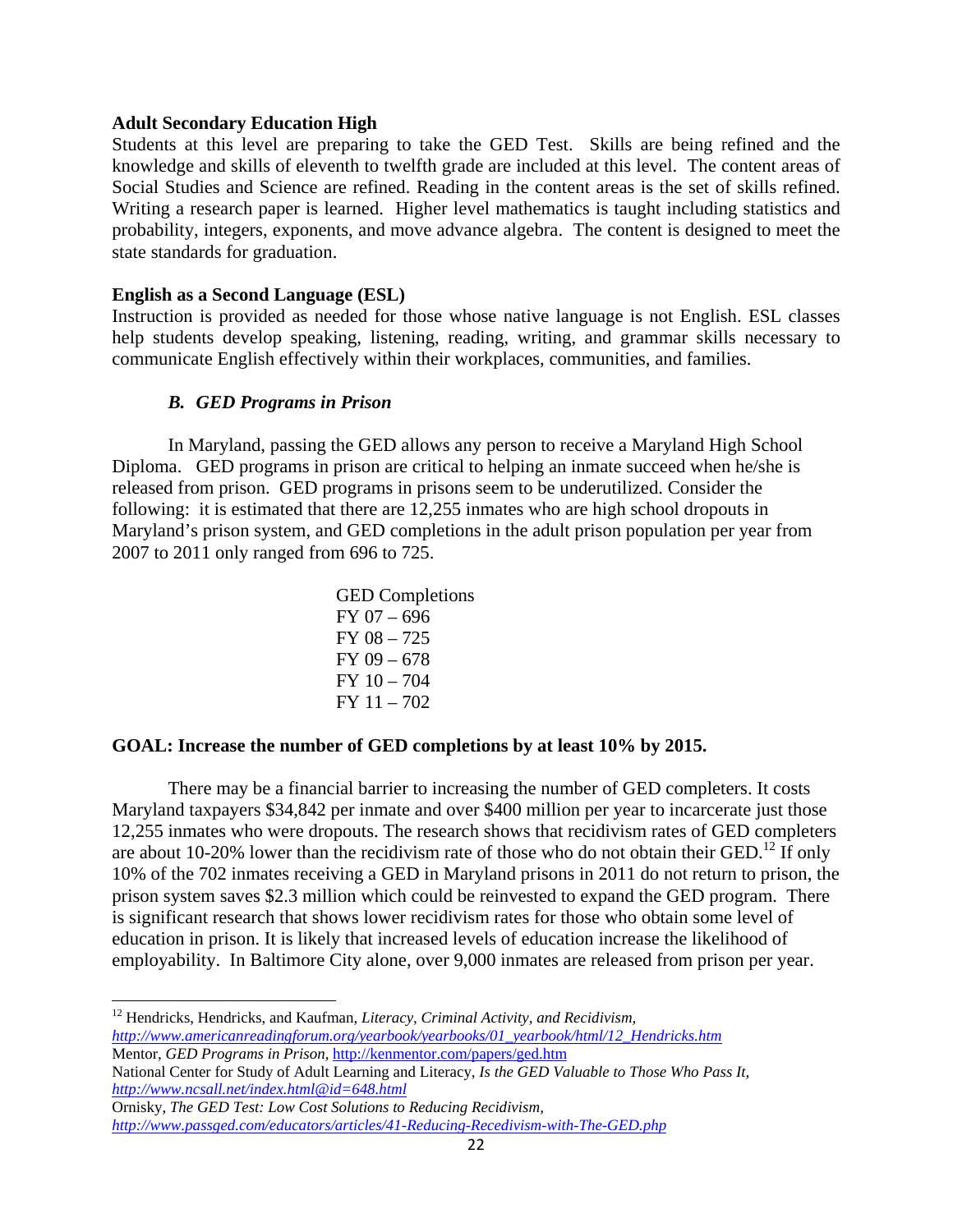#### *C. Entrepreneurial Programs*

 What if inmates had some exposure to entrepreneurial ideas in prison to create their own jobs when they were released? In 2007, the Prison Reentry Institute at John Jay College of Criminal Justice published "*Venturing Beyond the Gates: Facilitating Successful Reentry With Entrepreneurship."* It presents on in-depth study of incarceration in America and the role of entrepreneurial training for prisoners. The report recognizes that:

> While self-employment may not be a viable option for many individuals leaving prison, exposure to entrepreneurship training can play an important role in fostering successful reentry. A small percentage may have the resources and mindset to use entrepreneurship as the key to their successful reintegration, either as their sole form of employment, or in addition to a traditional job. Others will open a business once they have achieved reentry stability through other forms of employment. For many, because entrepreneurial thinking is infused with the philosophy of empowerment, exposure to entrepreneurial training will reshape their perspective on their role in society. These individuals may never become entrepreneurs themselves, but will use their entrepreneurship training to improve their performance as employees and to proactively engage with their families and communities.

> Consequently, even if only a tiny fraction of the vast number of people returning home from prison pursued self-employment, it could make a significant impact. If between one and seven percent of people leaving state or federal prison next year started their own businesses (i.e., the percentage of welfare-to-work participants who start businesses in addition to or instead of securing traditional employment), 6,500 to 45,000 new businesses would be created in the United States.

 A new post-release entrepreneurial training program has begun in Prince George's County. It is called Teach'em to Fish. It plans to focus on building businesses that require little overhead "such as owning a barbershop, car detailing service, landscaping company, or commercial office cleaning business etc. or web design."<sup>13</sup>

Since 1982, DOC has implemented Maryland Correctional Enterprises (MCE), the prison industry arm of the Maryland. MCE provides an environment for the operation of correctional industries that as closely as possible resembles the environment for the business operations of a private corporate entity. Inmates are taught job skills and are provided with constructive employment, which leads to the development of both technical and social skills, and improves the employability of the inmate upon release. The training and employment with MCE has

<sup>13</sup> *Nonprofit Provides Hope for Prince George's Inmates,* 

http://www.gazette.net/article/20120626/NEWS/706289995/1029/casting-a-net-of-hope-for-prince-george-sinmates&template=gazette